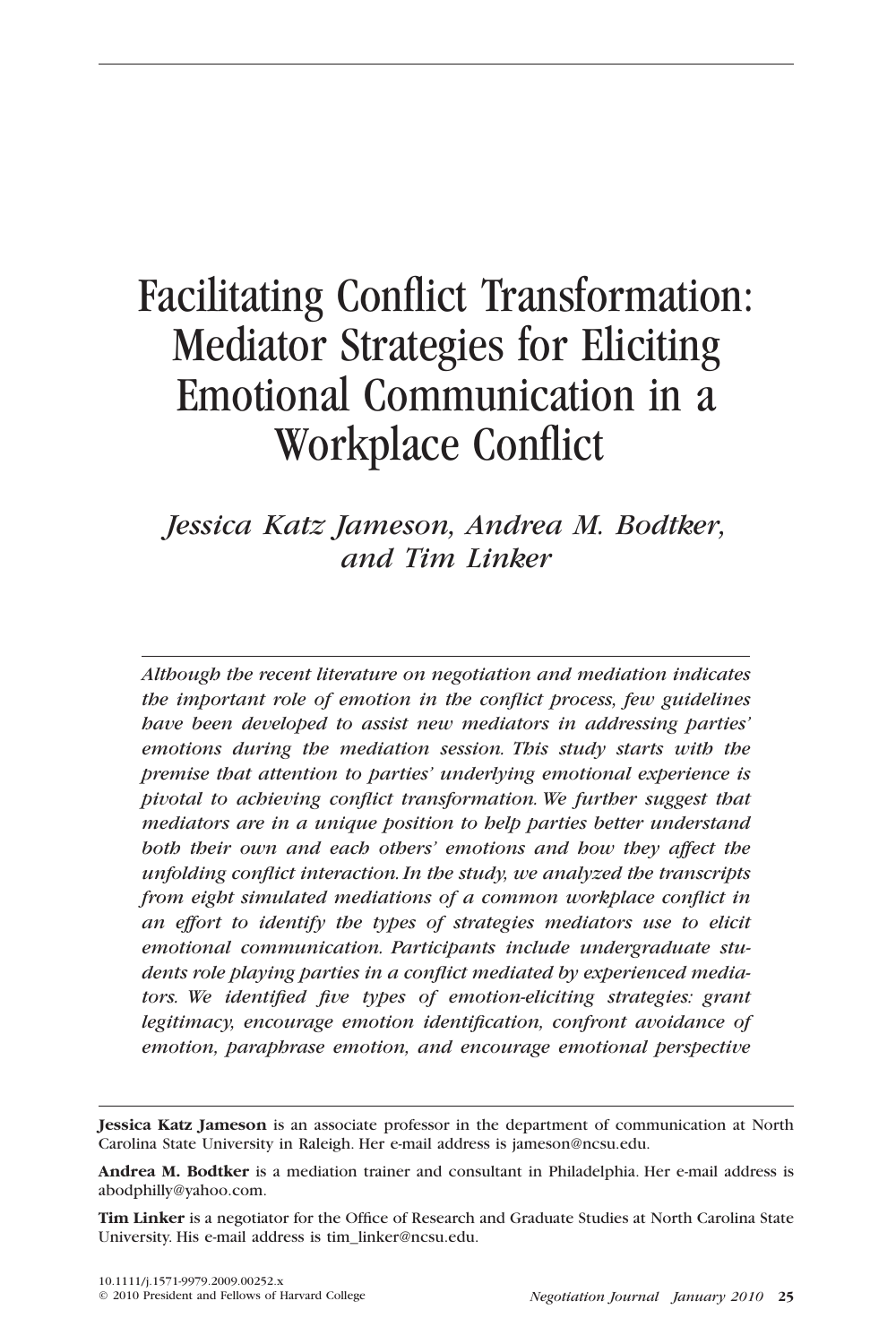*taking. In this article, we provide examples of each strategy, discuss its potential implications, and consider the implications for theory and practice.*

**Key words:** mediation, emotion, conflict transformation.

## **Introduction**

Unlike many other alternative dispute resolution (ADR) processes, mediation "has the capacity to transform the quality of conflict interaction itself, so that conflicts can actually strengthen both the parties themselves and the society they are a part of" (Bush and Folger 2005: 19). While there is no universally accepted model of mediation practice, we agree with Robert Baruch Bush and Joseph Folger's (2005) claim that mediation's transformational capacity is often sacrificed at the expense of reaching agreement. This privileging of achieving a settlement over improved understanding leads to a short-term focus that ignores the value of addressing underlying needs for long-term effectiveness. Although there are disputes in which the goal of transformation is largely irrelevant and even at odds with the parties' wishes (Mayer 2004), previous research has shown that conflict interaction can affect future interactions (Gayle and Preiss 1998) as well as workplace climates (Friedman et al. 2000). Transformative approaches to conflict can therefore be important when the parties are in an ongoing relationship, such as in family or workplace conflicts.

# **The Role of Emotion in Conflict**

Previous scholars have pointed out the centrality of emotion in conflict, suggesting that conflict transformation requires attention to emotion (Galtung 1996; Jones 2005). Consequently, mediators who employ emotionfocused strategies may be more likely to surface underlying issues, increase understanding, and facilitate conflict transformation. It is at this intersection of theory and practice that this study seeks to offer guidance by identifying strategies used by mediators to help disputants call attention to their emotional experience.

The subject of emotion has received increasing attention from scholars from a variety of disciplines in the past decade.Here we examine three broad areas of research that are essential to our discussion of the topic. First, we briefly define emotion by way of reviewing,in very broad strokes,the different approaches taken to examine it.Next,we describe our view of the relationship between emotion and conflict transformation. Finally, we examine literature specifically linking emotion, transformation, and mediation.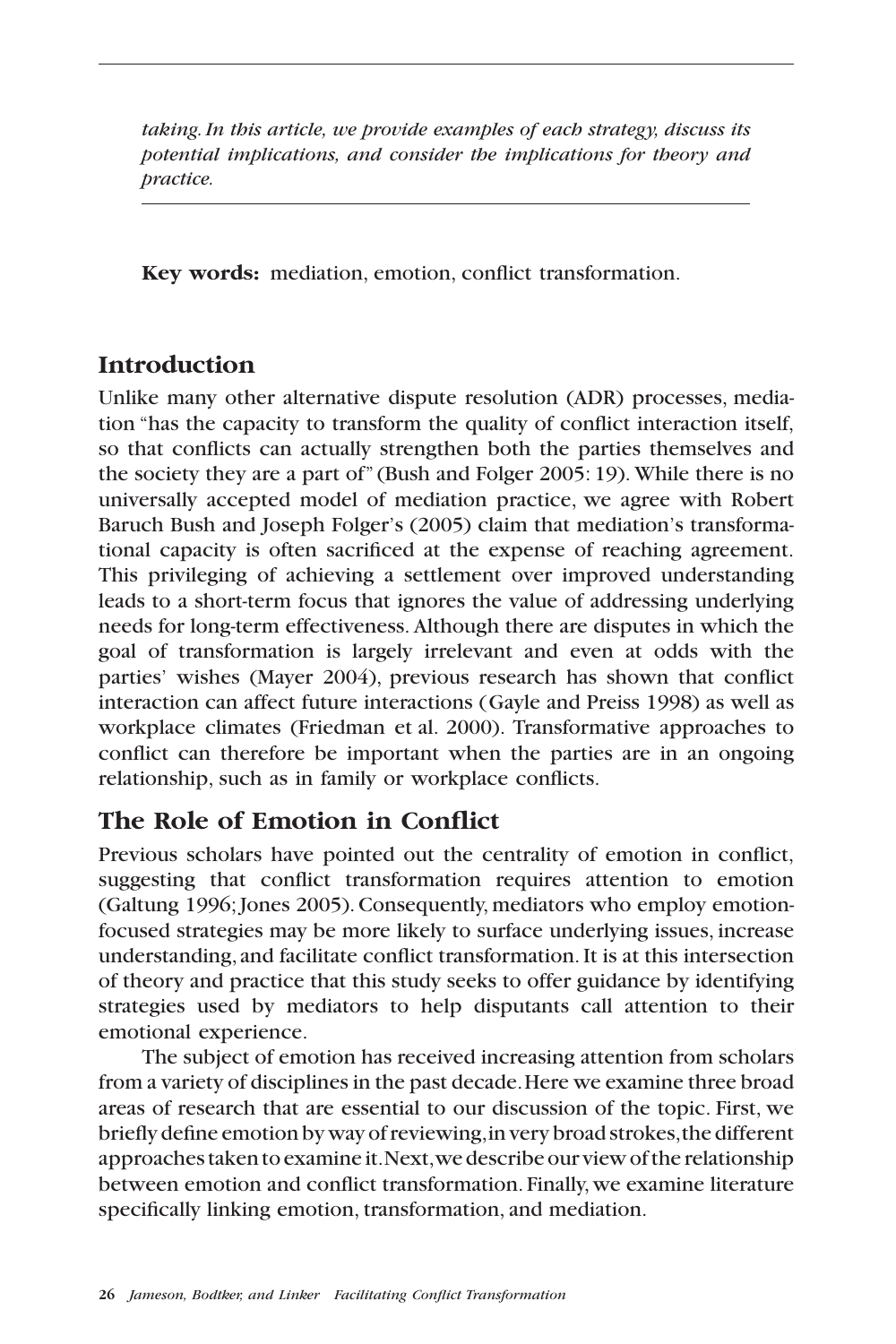#### *Defining Emotion*

Scholars from such fields as neurology, physiology, psychology, anthropology, and sociology have defined emotion based on their particular epistemological view of the world and their particular research purposes (see Lewis and Haviland 1993 for a good sampling). These definitional complexities are compounded by the use of other terms such as "feelings,""mood," and "affect" that are often used interchangeably with emotion.

Despite the academic breadth and phenomenological complexity, most social science scholars agree that emotion involves three basic components: a cognitive component, a physiological component, and a behavioral component, although different emphasis is placed on each component depending upon one's perspective (Jones 2005). The cognitive component acknowledges the role of perception and interpretation of events in emotion. The physiological component involves the somatic and "felt" nature of emotions. And, the behavioral component speaks to "action tendencies" and the subsequent expression (including verbal, nonverbal, intentional, and unintentional expression) that emotions trigger.

We use the term "emotional experience" to capture the pragmatic essence of emotion in the conflict process and to sidestep the definitional complications inherent in any single theory of emotion. Our focus is on how the experience of emotion affects conflict interaction. For example, the felt physical experience of emotion can alert someone that he or she is engaged in a conflict and predisposes him or her to act in certain ways (based on learned cultural patterns and idiosyncratic qualities). The way people express their emotions can communicate to others myriad messages, especially if the disputing parties share a history. For instance, silence may suggest either that a person is preparing to engage in a conflict or wants to avoid confrontation. For parties without a relational history, the interpretation of others' emotions is more difficult.

Because of the cognitive aspect of emotion, we believe that through facilitated discussion, parties can contemplate their own and the other's emotional experience, lending clarity to the conflict issues and their importance, and helping the parties identify possible areas of common ground. Such clarity also empowers parties by helping them better understand their own point of view, as well as the other party's perspective and by providing them the opportunity to empathize or at least engage in informed communication. Improved ability to communicate our emotional experience should improve self-efficacy and allow all parties to feel more in control of the process.

## **Emotion and Conflict Transformation**

It is important to begin with what we mean by transformation and why we contend that this is an important goal for conflict management.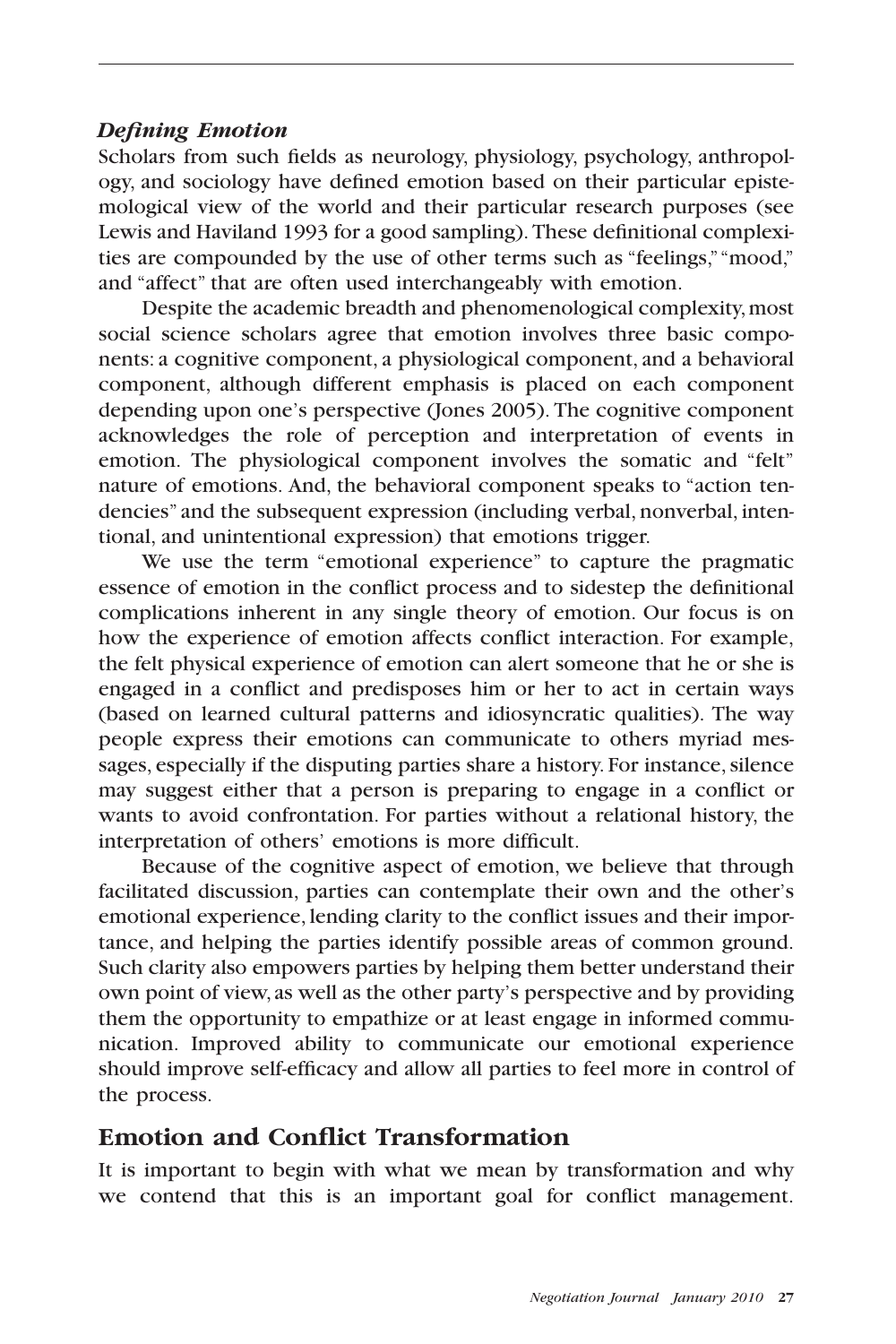Kenneth Cloke and Joan Goldsmith (2000: 5) have defined transformation as ". . . all encompassing, lasting change. It is not minor, incremental, small scale, linear, or transitory. It leaves us different from the way we were before, and alters our sense of reality."

When Terrell Northrup (1989) discussed the transformation of intractable conflict, she distinguished settlement from transformation by identifying three levels of change. A first-level change is peripheral to the identities of the parties, such as a mandated "cease fire" that halts the conflict activity but does nothing to change the underlying issues. A secondlevel change may involve new patterns of communication between parties but still does not change their core identities. A third-level change involves changes in the core identities of the parties, how they see themselves, the other party, and the relationship between them, resulting in conflict transformation.

Johan Galtung (1996: 70) stated that all conflict generates energy, and the problem lies in how to "channel that energy constructively." His triadic theory rests on the premise that "there is no viable alternative to creative conflict transformation" (1996: 70), which he contrasts with approaches to conflict that focus on solution, resolution, and dissolution.

Galtung's (1996) triadic model of conflict transformation, defines conflict as (1) parties' underlying attitudes toward the conflict situation (which includes orientation to the issues and to the relationship between the parties), (2) their manifest behaviors as related to the conflict interaction with their opponent, and (3) the conflict issue itself, which he terms the "contradiction."While he does not refer to emotion *per se*, attitude research emphasizes the importance of affective or emotion components (Breckler and Wiggins 1992). For Galtung, conflict transformation can only occur when all three aspects of the triad become "articulated," or brought into awareness, understood by the parties, and then addressed in interaction aimed at resolving the conflict. Further, he contends that in conflict resolution practices, usually only one or two parts of the triad are addressed, such as attending to the contradiction and accompanying behaviors. What is most frequently ignored, Galtung argues, is open discussion of the underlying attitudes and emotions that motivate the parties' behavior. Admittedly, Galtung's model is more complex than this summary suggests; but it clearly differs from other models of conflict by defining conflict as a constellation of elements that includes the emotional experience and orientation of the parties.

Galtung's (1996) focus on the importance of the underlying emotions and the essential need to address them in interaction is supported by Cloke and Goldsmith (2000: 7), who stress the need to "embrace and acknowledge" emotion" as one of the eight necessary steps for conflict transformation, as well as by Tricia Jones (2000) who has argued that emotion is the essential element of conflict. We have previously argued that conflict is more likely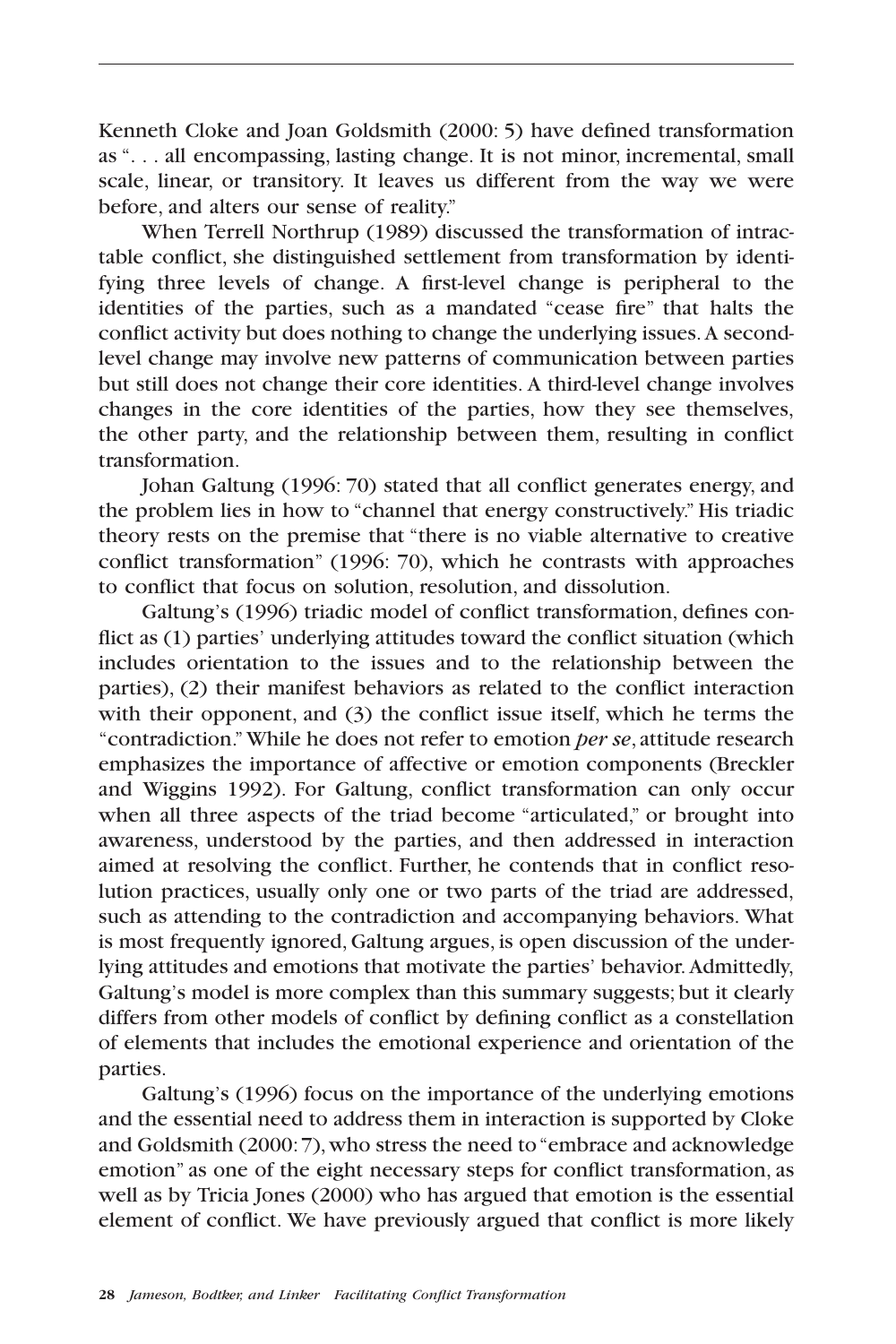to be fully articulated and thus transformed when emotion is explicitly addressed (Bodtker and Jameson 2001).

Jones and Andrea Bodtker (Jones 2000; Jones and Bodtker 2001) have suggested that emotional experience indicates how a disputant frames (defines) the conflict and is also an essential component to address in mediation in order to influence (transform) the outcome. Although they did not specifically speak of transformation, their model seeks to achieve both of the objectives identified in Galtung's (1996) and Cloke and Goldsmith's (2001) models.

Jones and Bodtker (2001) drew from Richard Lazarus's (1991) appraisal theory of emotion to support their theory. Briefly, according to Lazarus, emotions arise from a two-stage cognitive appraisal process. In stage one, individuals experience a triggering event and assess the situation in terms of its relevance to their own goal achievement (goal relevance), whether the event makes it easier or more difficult to achieve their goal (goal congruence), and its impact on their identity (ego involvement). In stage two, individuals focus on additional issues such as judgments of accountability (who is to blame), coping potential (how well they can deal with the problem), and future expectancy (whether things will get better or worse without taking action). On the basis of these appraisals, specific emotions will be experienced. For instance, people experience anger when they assess a situation as being personally relevant (in terms of goal blockage or identity), when another person can be blamed, and when the interference is seen as unfair.

This model offers a means by which to "transform" conflict. Specifically, if a mediator or third-party adjunct can focus participants' attention on the appraisals they are making, the parties have the opportunity to "see" the conflict differently, resulting in a different emotional experience. For instance, with the use of elicitive questioning, a disputant might reassess her coping potential. Or she may learn that the other person did not intentionally interfere with her goal achievement. Changes in either of these appraisals will alter the framing of the situation, thus a different emotion. Identifying and understanding one's emotions and examining the "causes" (appraisal sets) in an open discussion can provide additional specific, useful information for all parties involved. It accomplishes Galtung's (1996) goals by facilitating articulation of all three conflict elements and thus has greater likelihood of resulting in a lasting and satisfactory resolution.

## **Mediation and Conflict Transformation**

Perhaps the clearest argument for the connection between mediation and conflict transformation comes from Bush and Folger's (1994, 2005) description of transformative mediation. Transformative mediation describes a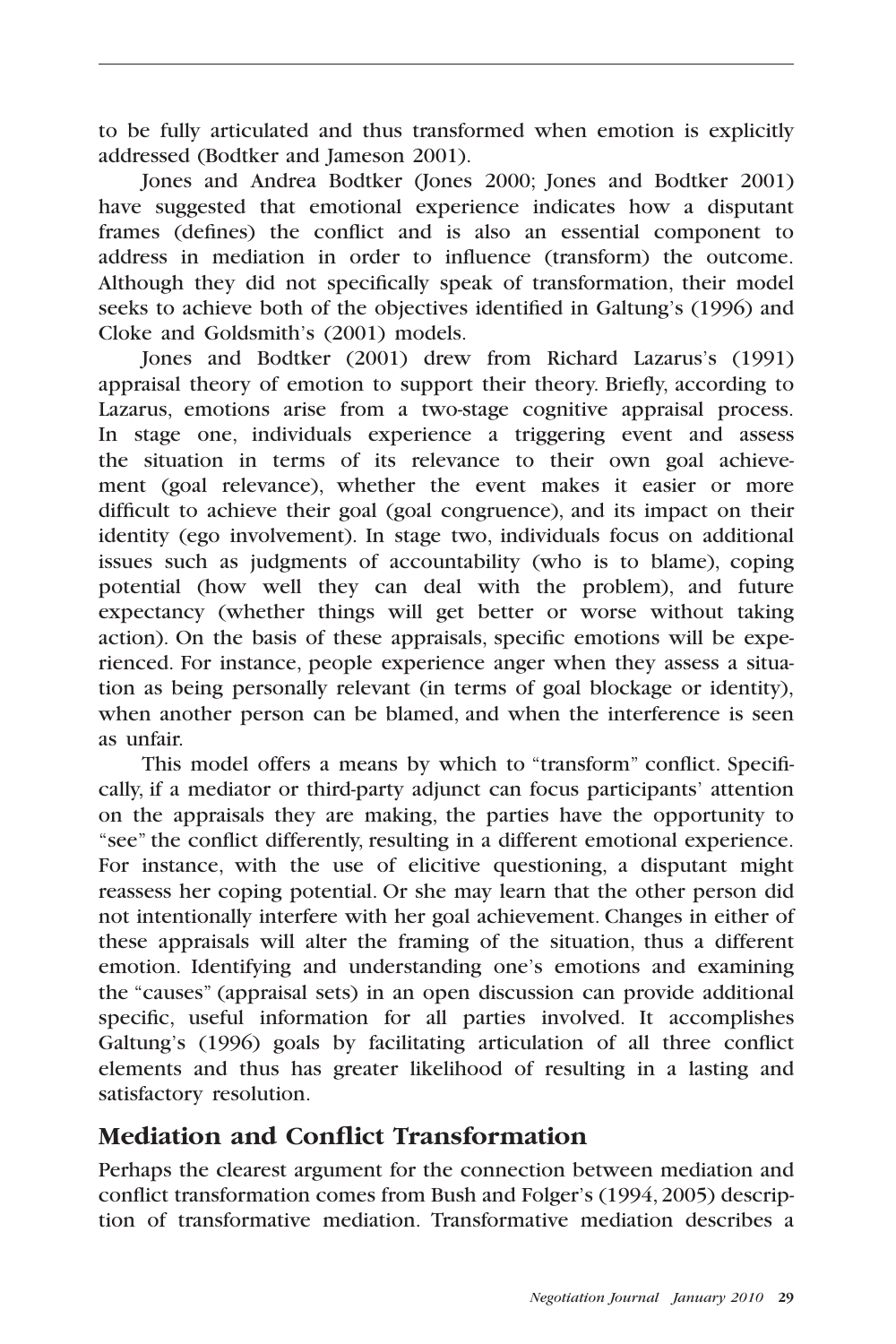mediation style that emphasizes empowerment and recognition with the goal of helping parties see themselves and each other in a new light, thus transforming their relationship. As Bush and Folger have described it, and following the work of Galtung (1996) and Northrup (1989), when parties engage in a process of communication that fully articulates their underlying attitudes, this helps them to better understand each other's behavior and often eliminates the conflict. While Bush and Folger have not specifically discussed the role of emotion in mediation, the underlying principles of empowerment and recognition contain emotional elements related to identity, self-esteem, and empathy. We believe that eliciting communication about emotion is one path to recognition and therefore a possible strategy for transformative mediation.

Other research on mediation has also addressed its potential to bring about more effective, transformational outcomes. Third parties can enhance the conflict management process by fostering emotional insight in individuals to help them better understand their own feelings as well as the feelings of others (Kennedy-Moore and Watson 1999). In an early study of perceptions of procedural justice in mediation and arbitration, Debra Shapiro and Jeanne Brett (1993: 1170) suggested the important role of the third party when they argued,"Being able to express one's opinions about the dispute and believing that the third party listened to those opinions may serve both to legitimize those emotions and dissipate them."

Some have considered how the mediator can use reframing to help parties see the conflict in a new way (Putnam and Holmer 1992; Bodtker and Jameson 1997). Jean Poitras (2007) recently found that mediators can facilitate reconciliation by helping parties acknowledge their own roles in conflict escalation. In these studies, mediators deal directly or indirectly with parties' emotions as they move from anger at another party to acceptance of their own culpability, for example, or in other ways reconcile their original conflict reactions with new emotions that emerge through the mediation process.

Is attention to emotion more likely or more appropriate to one particular style or model of mediation than another? Bush and Folger (1994, 2005) have used the terms *facilitative* to describe approaches that focus on helping parties improve communication and gain clarity, *evaluative* to describe approaches that give parties insight into the difficulties of litigation and their likely success in a courtroom and thus encourage compromise, and *transformative* to characterize those approaches that emphasize empowerment and recognition with the goal of changing the relationship. A recent survey of two-hundred-fifty mediators from a variety of settings reported that, regardless of how mediators defined their own style, most agreed about which strategies were used "often" or "sometimes." Of the most commonly reported strategies, two were directly related to emotion: "summarize or paraphrase feelings already mentioned by the participants"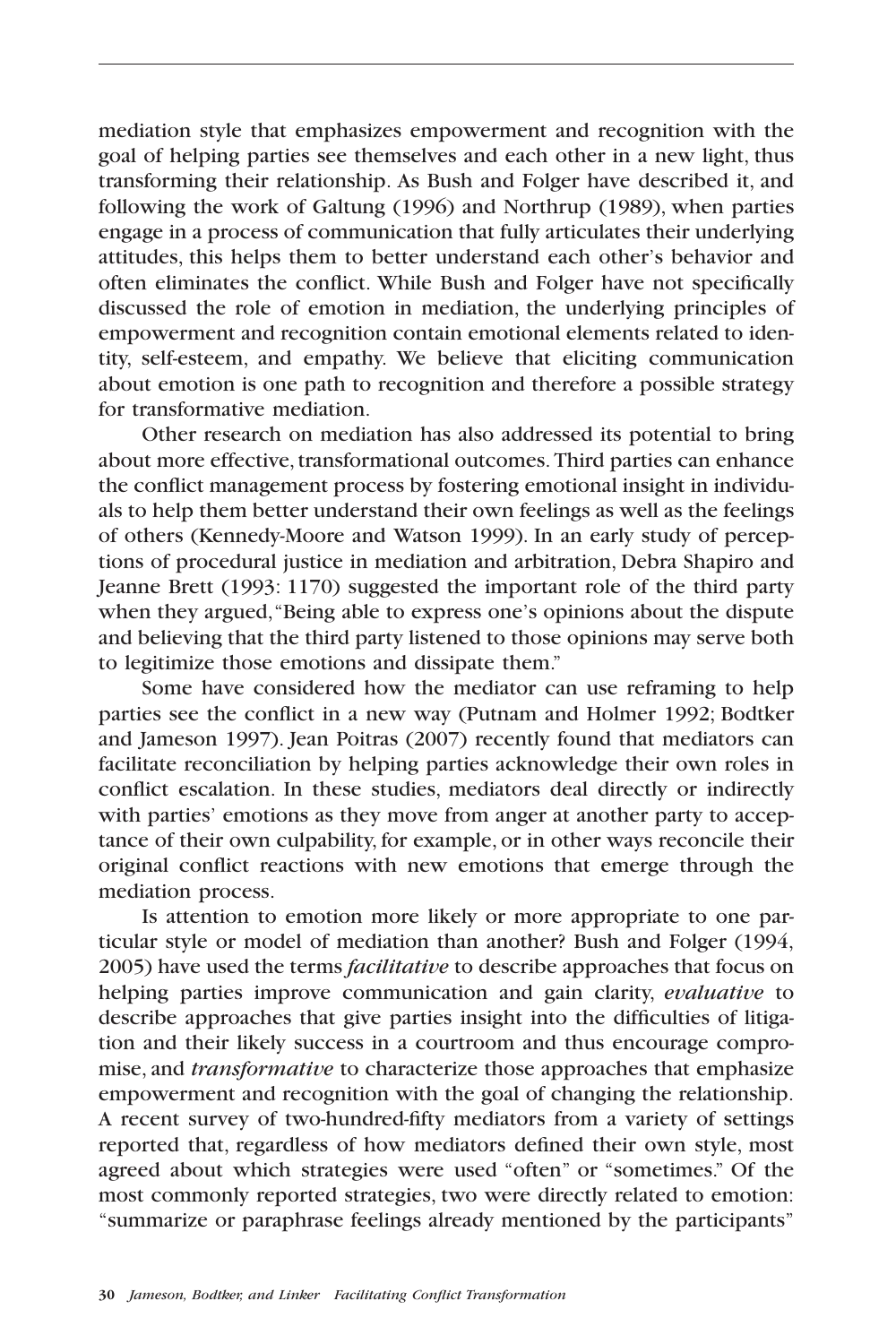and "check out possible feelings of the participants, according to what the participants have implied" (Charkoudian et al. 2009: 299).

While mediators may perceive that they attend to emotion, Lori Schreier's (2002) research on emotional intelligence and mediation training indicates that the field of mediation suffers from a lack of attention to emotion and its consequences. She found that "close to half of the respondents [mediators], including two-thirds of those with the most experience, thought that mediation training does not sufficiently teach how to address the parties' emotional reactions" (Schreier 2002: 107). Furthermore, 67 percent of mediators who primarily used the transformative approach reported that mediation training did not sufficiently teach them how to handle disputants' emotional reactions (Schreier 2002: 106). Furthermore, at least one study suggests that the expression of emotion might affect the ability of a third party to accurately assess parties' interests and intentions (Thompson and Kim 2000).

Jones (2005) suggests three skills that mediators can use to recognize and deal with emotion in mediation: decoding the emotional experience of a disputant, helping the disputant understand his or her own emotional experiences, and facilitating the disputant's reappraisal of the emotion to remove the obstacle of the emotional experience. Drawing on Lazarus's (1991) appraisal theory and Brant Burleson's work in supportive messages (Burleson and Goldsmith 1998), Jones also suggests specific types of questions mediators might ask in order to elicit emotional communication from parties to help with decoding, appraisal, and reappraisal processes.

Our purpose here is to move beyond theoretical speculation to identify the strategies that mediators actually use to elicit emotional communication during the mediation process. We also examine the potential effects of those strategies with the goal of developing curricula to build mediator capacity for working with emotion in conflict. The research question that guides our analysis is: What communication strategies do mediators use to elicit emotion and help parties better understand their own and each others' emotions?

# **Method**

We derived our data from a larger research study that examined differences in the process and outcome of two groups based on the mediator's approach. In condition one, mediators were instructed to focus on eliciting the parties' emotional experience (emotion positive group). In condition two, mediators were instructed to ignore or minimize implicit or expressed emotions (emotion neutral group). We designed the simulations to test for differences between the two groups in terms of the parties' satisfaction with the process and in terms of the type of agreements that the parties reached.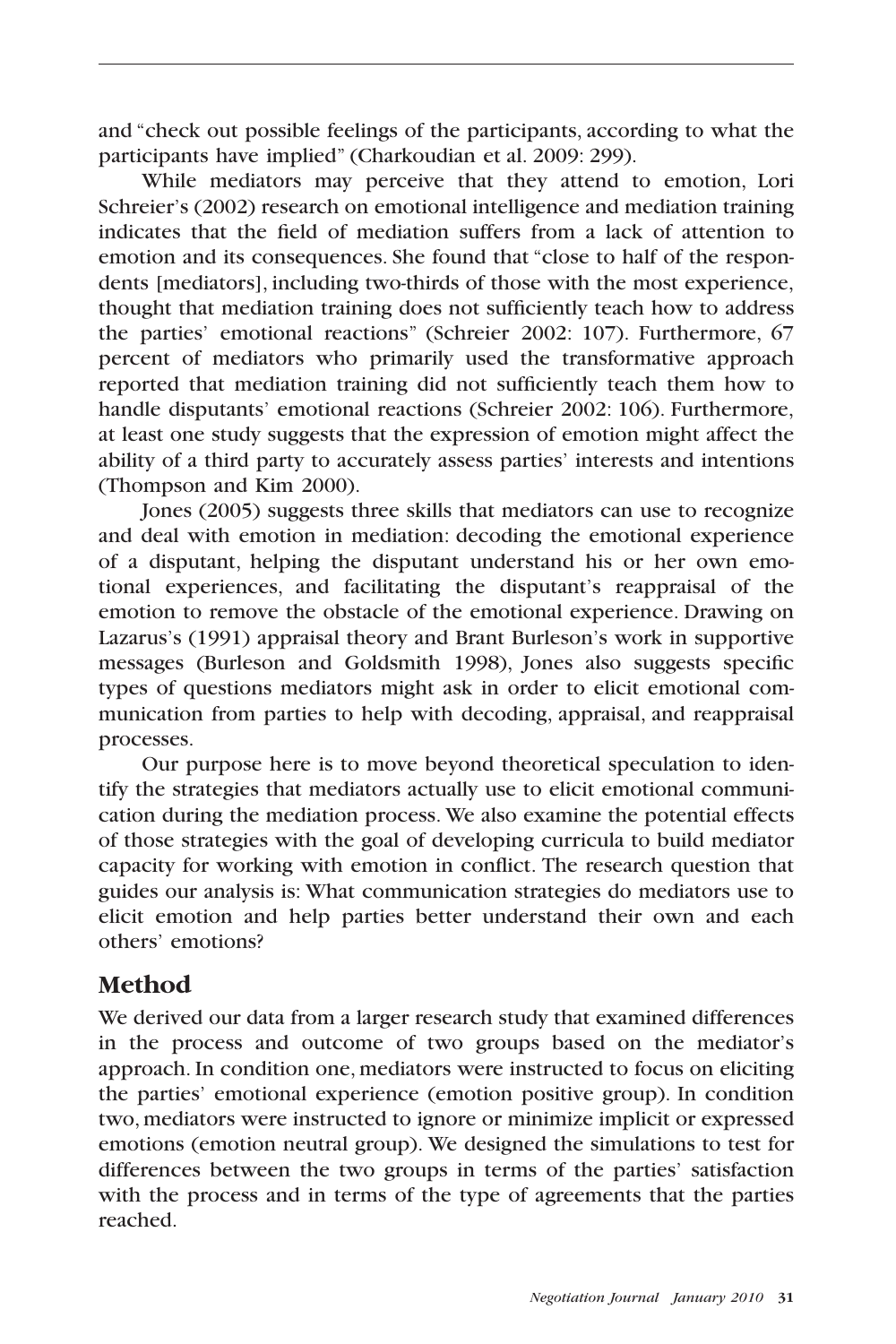Participants played the roles of coworkers in a work-related dispute who were referred to mediation. The conflict scenario was written to be both urgent and realistic, and the disputants were interdependent. (The scenario had been designed for a previous study and had undergone a manipulation check on these variables; see Jameson 1999.)

In the simulation, Pat is a junior accountant who has become dependent on a senior accountant, Chris, for assistance in learning the new job. While Chris was initially helpful, she/he has become annoyed that Pat appears to be overly dependent and a slow learner, particularly because Chris seeks a promotion. Pat faces an upcoming three-month review and worries about losing his/her job. The scenario describes various personal issues that affect Pat and Chris but that are unknown to each other. These details provide the participants with additional cues about the emotions they might experience in this conflict, such as fear of unemployment, frustration, a stressed relationship, and lack of appreciation. On the task side, both Pat and Chris have a very specific (shared) conflict they must address — how they can each get their respective jobs done without harm to the other. They must also develop/maintain a positive relationship because the promotion Chris hopes to earn will require her/him to more directly supervise Pat.

The third parties in the simulation were eighteen experienced (one year minimum) mediators who participated in a six-hour workshop on the nature and role of emotion in conflict and mediation. The workshop comprised activities designed to help mediators encode and decode emotional expressions to consider how the parties' various emotional experiences can affect their framing of the conflict and how, through communication, mediators might assist parties to identify and examine their and the other party's emotions (for more on the workshop, see Jameson, Bodtker, and Jones 2006). In exchange for the free workshop, mediators agreed to mediate the two role-play conditions for the study (emotion positive and emotion neutral). Disputant participants in the study consisted of thirty-six undergraduate students from two Eastern universities (twenty-five female and eleven male). Students either received extra credit or course credit for their participation. We conducted a total of eighteen mediation role-plays but only examined eight in this study.

Students were randomly assigned to the role of "Pat" or "Chris" and prepped in separate rooms based on their roles. They were instructed to read their characters' role, imagine themselves in a similar position, and act and respond throughout the role-play in the way they thought they would naturally. They were given time to reflect on their characters and completed a survey instrument designed as a pretest. After about fifteen minutes the students were brought to another room where they met the other party and the mediator. In some cases, the students knew each other (from classes they shared) and in some they did not. The parties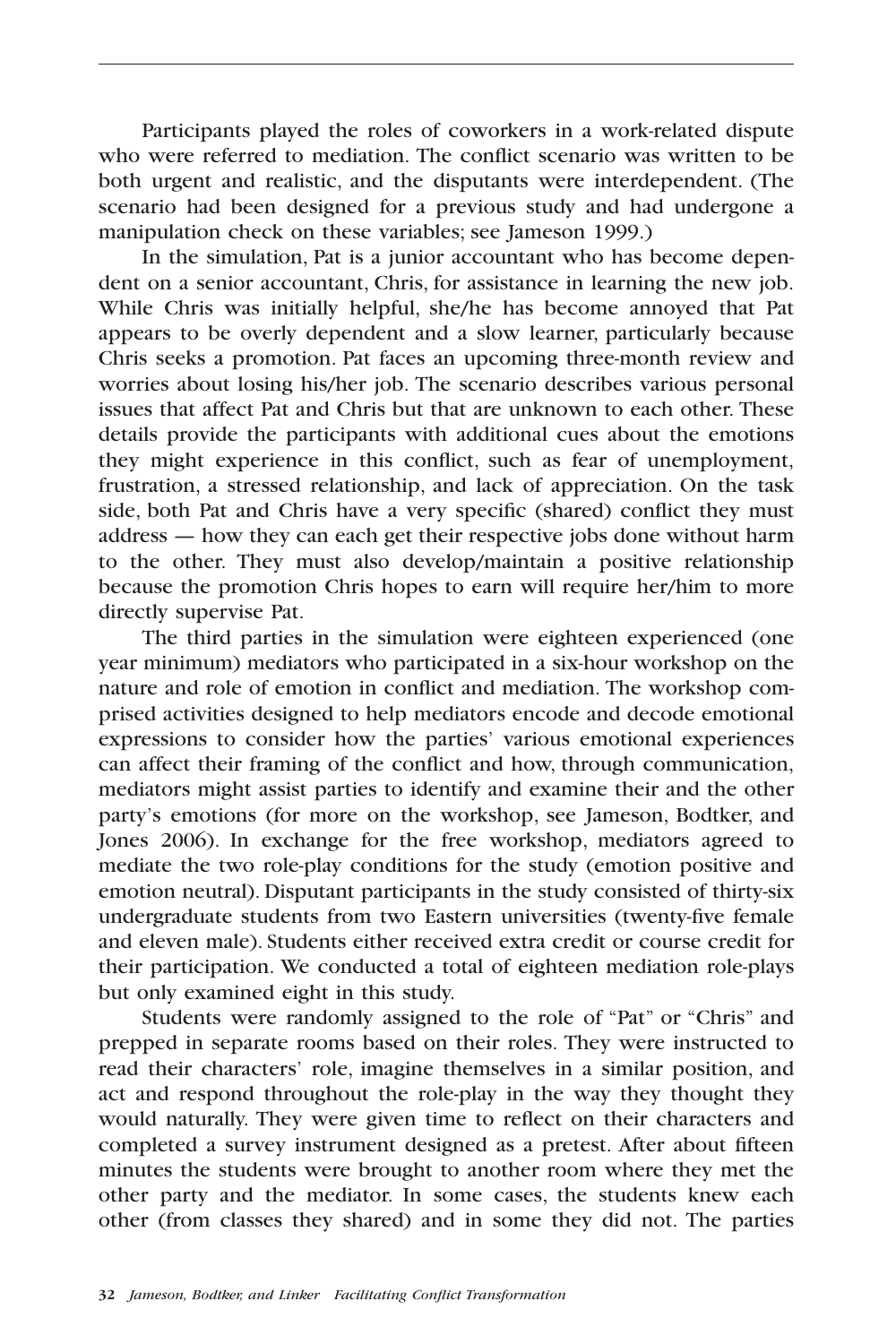did not speak to each other after receiving their roles and prior to the mediation simulation.

We note that the original study did not find significant differences between the two mediation conditions. We surmise that this result is related to two limitations of our initial design: the students' naïve role as participants, resulting in their satisfaction with mediation as a conflict management intervention regardless of style, and insufficient control of the mediator strategies in each condition, resulting in the possibility that there were no significant differences in the actual mediation behaviors of the mediators in the two different groups (for more discussion, see Jameson et al. forthcoming). In this study, we have examined the transcripts closely to identify the strategies mediators use to elicit emotional experience regardless of their mediation styles.

We videotaped each of the mediation simulations. For the current study, we transcribed eight role-plays in order to conduct a textual analysis of the mediations (Geisler 2004). (Text analysis is a research technique used to determine what can be learned from verbal data about a phenomenon of interest.) In this study, we analyzed the text to examine how mediators address parties' emotions in mediation. While it may be argued that roleplayed mediations do not reflect naturalistic mediation sessions, there has nonetheless been a long and robust history of negotiation and mediation research based on simulations because real conflicts are much more difficult to gain access to and manipulation of the variables in a real conflict is difficult, if not impossible. Moreover, we are most interested in identifying the strategies that experienced mediators use when they are trying to elicit emotion. In this study and for this purpose, our use of real mediators thus reduces the limitations of the role-play method.

#### *Sample*

We used a "best-case" sampling method to select simulations we believed most relevant to the phenomenon we sought to examine (Geisler 2004). We analyzed a total of eight role-plays, including four that were emotion positive and four that were emotion neutral. The duration of the simulations ranged from 25 to 120 minutes, resulting in 73 single-spaced transcript pages. Table One displays the lengths of the role-plays included in this analysis.

#### *Data Coding*

We began by independently coding two transcripts that were not included in the sample. Using the constant comparative method (Strauss and Corbin 1990, 1994) we used previous research (particularly informed by the work of Jones 2005) and examination of transcripts to identify possible emotioneliciting strategies. Once we had a list of possible strategies, we compared our coding and discussed differences until we reached agreement on categories and coding rules. After revising the coding sheet, we coded two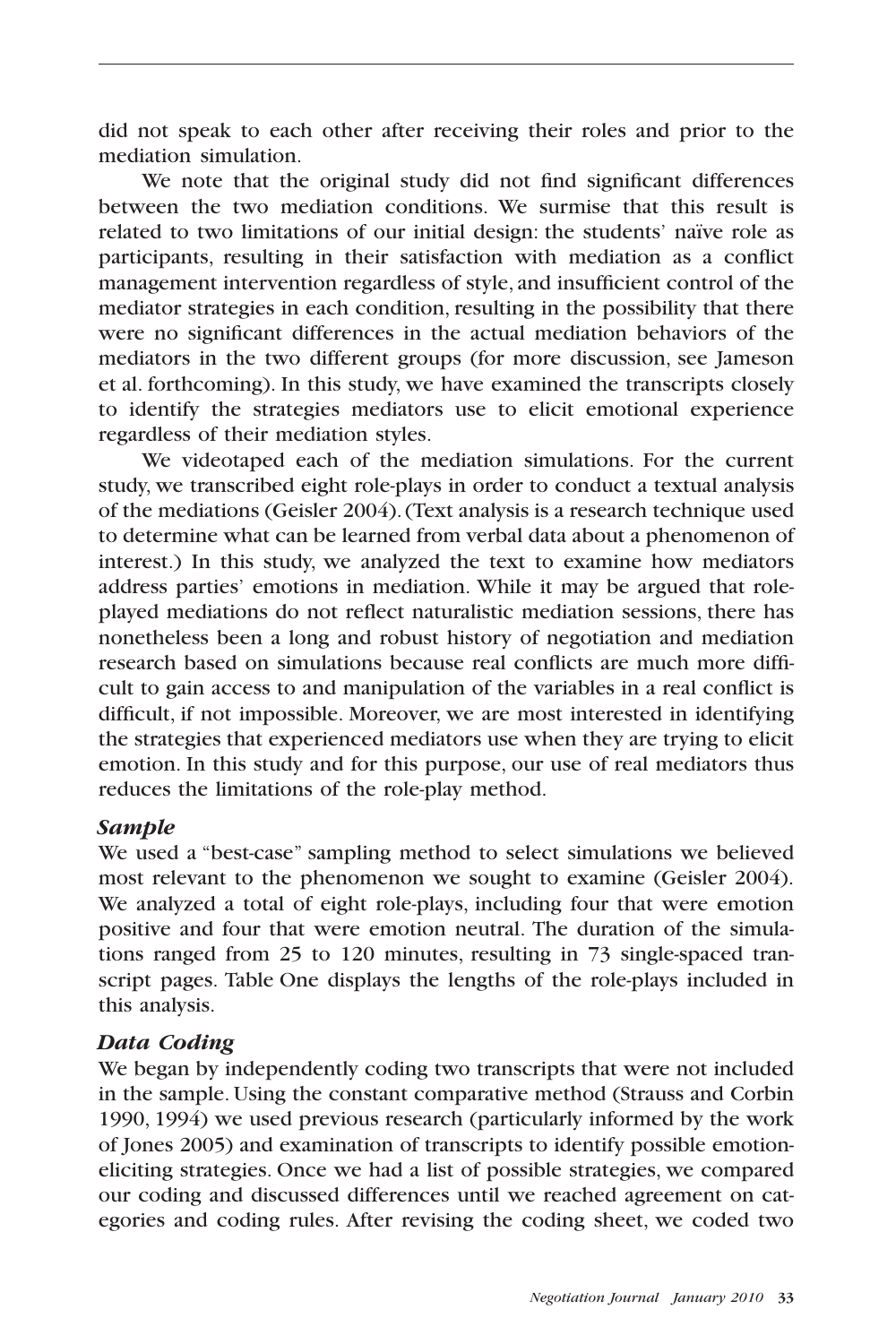| <b>Table One</b><br>Length of Mediation Role-Plays by<br>Condition |             |
|--------------------------------------------------------------------|-------------|
| ID #/Condition                                                     | Length      |
| $NCOO4$ (E+)                                                       | 37 minutes  |
| $NCO25$ (E+)                                                       | 35 minutes  |
| $NCO26$ (E+)                                                       | 120 minutes |
| PA204 (E+)                                                         | 33 minutes  |
| $NCO17$ (E-)                                                       | 27 minutes  |
| $NCO22$ (E-)                                                       | 25 minutes  |
| PA202 $(E-)$                                                       | 26 minutes  |
| PA203 $(E-)$                                                       | 27 minutes  |

new transcripts and repeated the process, revising the coding categories again four times. The final set of codes included eight emotion-eliciting strategies:

- 1. grant legitimacy;
- 2. encourage emotional identification;
- 3. help the person deny the emotion (e.g., to save face);
- 4. challenge an emotion label (the way an emotion has been defined within the mediation);
- 5. confront emotion avoidance;
- 6. paraphrase emotion;
- 7. encourage emotional perspective taking; and
- 8. probe meta-emotions.

After the final iteration, we trained a third coder and Jessica Jameson and Tim Linker independently coded the eight role-plays in our sample. Because each time the mediator takes a turn to speak, he or she might utter several sentences, we used an Excel spreadsheet to identify each "t-unit", "the smallest group of words that can make a move in language" (Geisler 2004: 31).

For example, the following is one mediator-speaking turn: "So you're feeling very uncomfortable about what's going on and you don't quite understand what's happening with his connection to you? We are just going to have to explore what this is all about."

We broke this down into three t-units: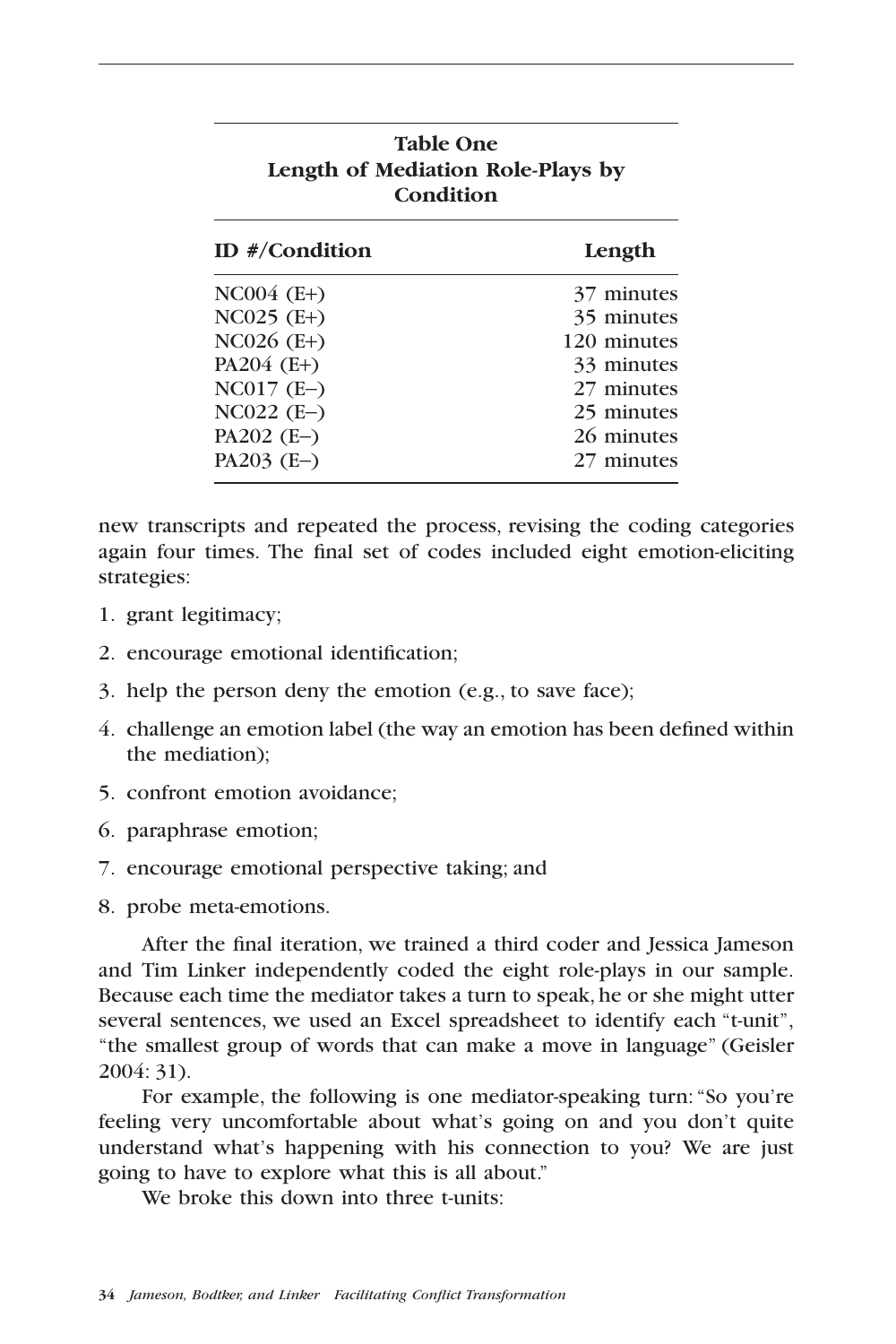- 1. "So you're feeling very uncomfortable about what's going on . . ."
- 2. ". . . and you don't quite understand what's happening with his connection to you?"
- 3. "We are just going to have to explore what this is all about."

Each t-unit was coded with a number 1–8 to indicate either one of the eight emotion-eliciting strategies or a 9 to indicate the t-unit was not an emotion-eliciting statement. The number of t-units ranged from 95 to 343 per role-play (the mean was 164.63). Because the beginning of each roleplay included the mediator's introduction to mediation and each ended with a recap of the final agreement, we did not code the first or last 10 percent of each transcript. A total of 979 t-units were coded.

#### *Data Analysis*

We computed intercoder reliability using Cohen's Kappa, a popular measure of interrater agreement for qualitative items that takes into account agreement that might occur by chance. The reliability index was 91 percent (anything over 80 is considered very high agreement). We calculated frequencies for each category of emotion-eliciting strategy so we could answer our research question regarding the types of strategies the mediators used. We also undertook a more qualitative reading of the transcripts and the resulting written agreements to examine common themes. In the discussion section, we provide examples of particularly interesting interaction sequences that illustrate how emotion-eliciting strategies might facilitate conflict transformation.

## **Results**

While we began with eight emotion-eliciting strategies, only five surfaced in our sample. Table Two illustrates the five emotion-eliciting strategies and their frequencies within each simulation as well as their total frequency across all the simulations we analyzed. We note that the majority of t-units were coded as 9, "not emotion eliciting"  $(n = 841, 85.9)$  percent). The five strategies identified were: grant legitimacy ( $n = 7, 0.71$  percent), encourage emotion identification  $(n = 48, 4.90$  percent), confront avoidance of emotion ( $n = 2, 0.20$  percent), paraphrase emotion ( $n = 66, 6.74$  percent), and encourage emotional perspective taking  $(n = 15, 1.53$  percent).

Below we provide examples of each strategy.

#### *Granting Legitimacy*

This strategy occurs when a mediator verbally or nonverbally acknowledges the emotion a disputant is expressing. Specific actions range from smiling and nodding (which were not coded here due to lack of consistency in video quality) to expressing empathy and positive emotions toward the disputants. We coded this strategy just seven times in our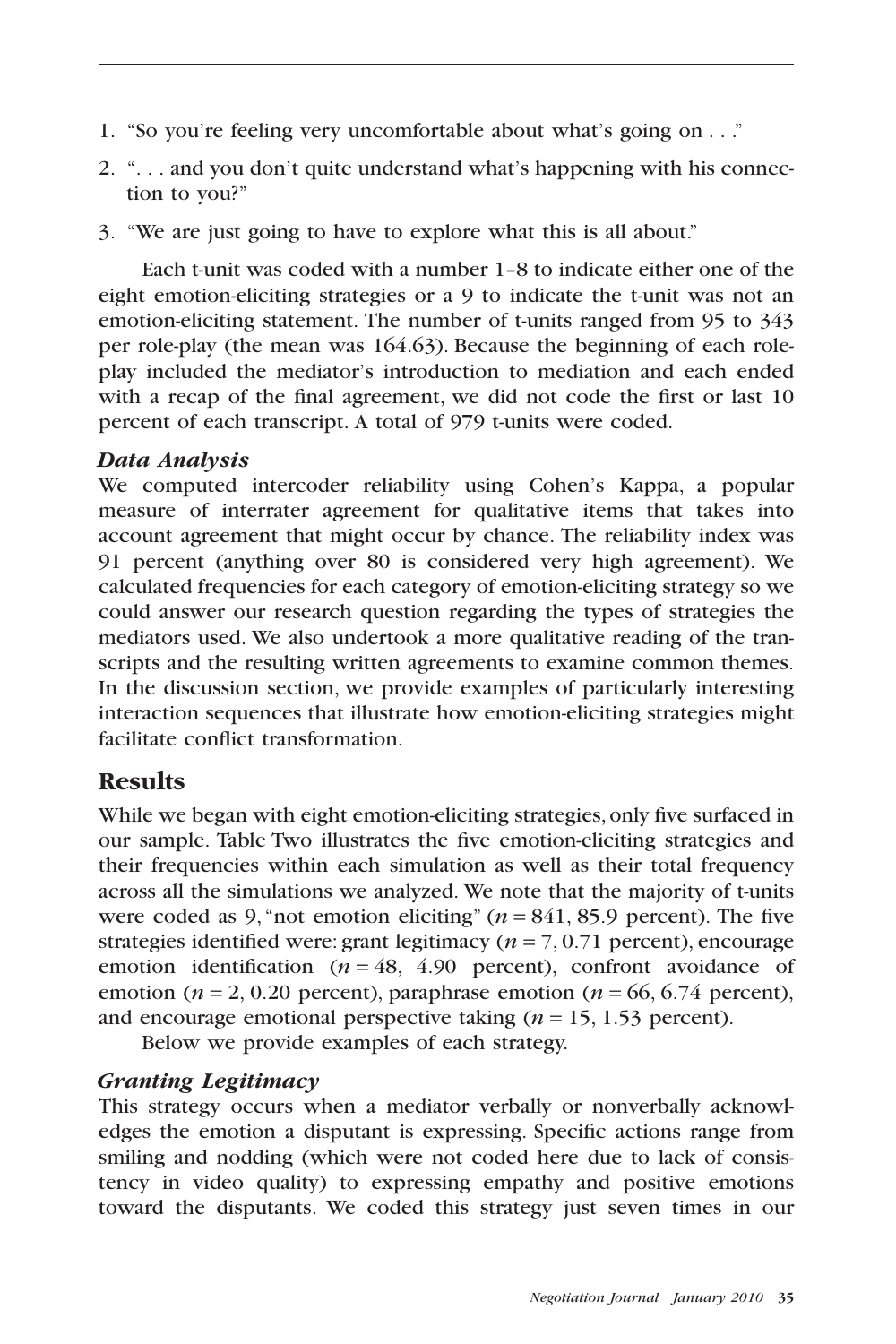| requencies for Emotion-Eliciting Strategies by Simulation and Condition                                                                                                                                                             |                  |              | Table Two       |                   |              |                    |                        |                        |                                                                                |
|-------------------------------------------------------------------------------------------------------------------------------------------------------------------------------------------------------------------------------------|------------------|--------------|-----------------|-------------------|--------------|--------------------|------------------------|------------------------|--------------------------------------------------------------------------------|
| Strategy                                                                                                                                                                                                                            | <b>NS4</b><br>图片 | <b>NS 3H</b> | <b>NS 4</b>     | <b>A34</b><br>204 | $25L$<br>B-E | <b>NO22</b><br>B-1 | <b>PA</b><br>202<br>E- | <b>PA</b><br>203<br>E- | Total/Frequency <sup>a</sup>                                                   |
| Encourage emotional perspective<br>Total emotion-eliciting strategies<br>Encourage emotional identificati<br>Confront avoidance of emotion<br>n eliciting)<br>Paraphrase emotion<br>None (not emotion<br>Grant legitimacy<br>taking | 23<br>55         | 112          | 204<br>63<br>33 | $\frac{8}{20}$    |              | 115<br>13          | 118                    | $\Im$                  | 7(0.715%)<br>2(0.200%<br>48 (4.90%)<br>841 (85.9%)<br>66 (6.74%)<br>15 (1.53%) |

aTotal t-units: *n* = 979.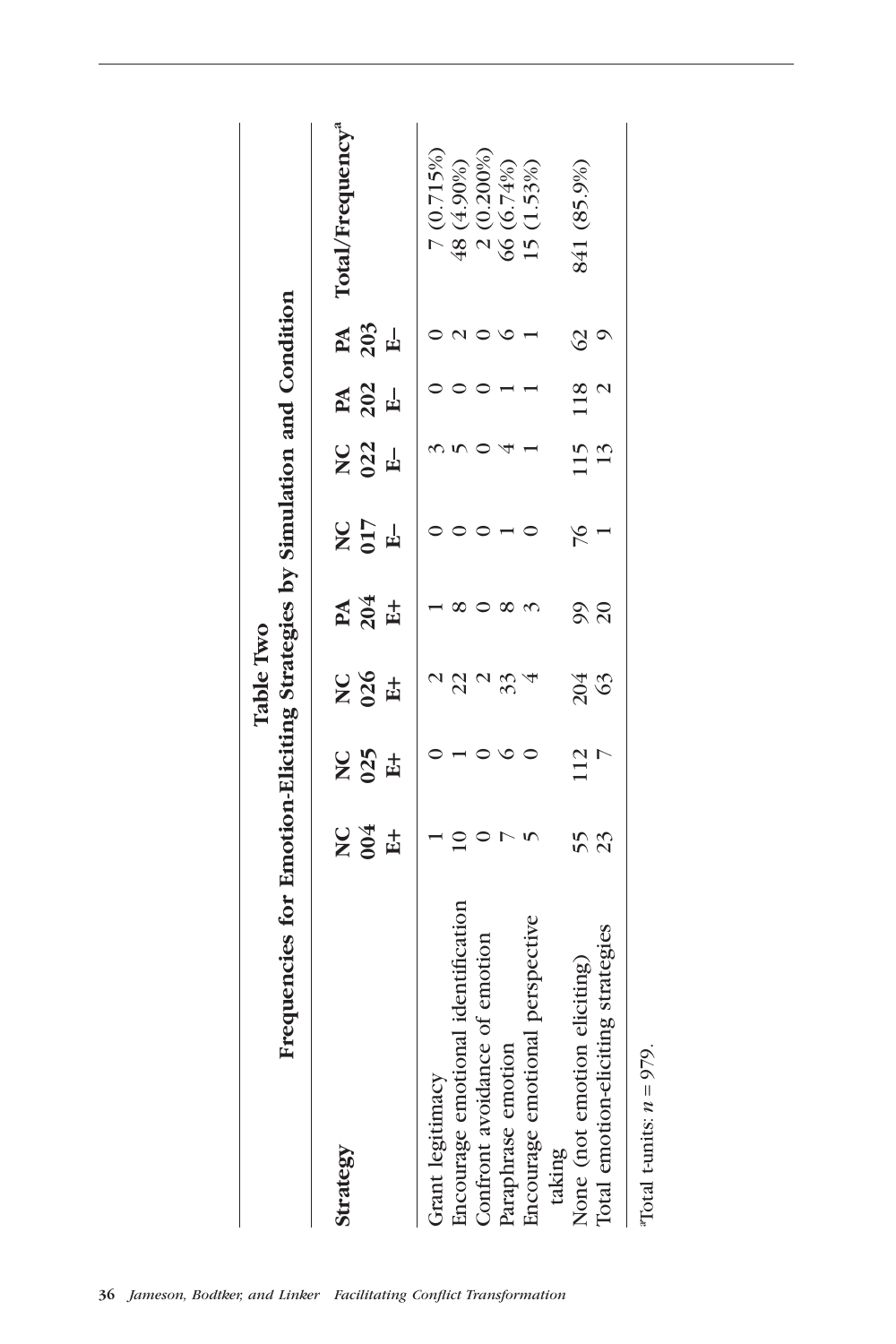sample, but we suspect we would have found greater instances had we been able to code the nonverbal interaction. The following mediator statements were coded as granting legitimacy:

and a typical person might feel that way.

You both are expressing your needs, so that's good.

Okay, that is very thoughtful and attentive to what she has been saying.

In each of these cases, the mediator acknowledges and validates the emotion one or both parties has expressed. In the first example, the validation of Chris's experience of frustration may make him more comfortable elaborating on this emotion and helps Pat become aware of how Chris frames the conflict. It also provides an opportunity for both Chris and Pat to reappraise the situation.

In the second example,"you are both expressing your needs, so that's good," the mediator is acknowledging the value of emotional expression and encouraging each party to continue to speak openly. In the third example, the mediator again validates one party by praising him or her for "thoughtful and attentive" behavior, which may encourage additional emotional expression and/or pave the road for more conciliatory interaction between the parties.

#### *Encourage Emotion Identification*

This was a common strategy, occurring forty-eight times, the second highest in our sample. The mediators' strategy may be to decode the disputant's emotion while helping her acknowledge her own emotions (see Jones 2005). Mediators in this sample often directly asked parties how they were feeling, such as "And how are you feeling when he says what he says?" Mediators also try to clarify the emotion they think they are hearing expressed, such as the statements:"Am I wrong that you feel isolated?"and"You are anxious I gather to please the people in the company."These strategies often ask disputants to elaborate on emotions,presumably to help mediators decode the emotion as well as help each party better understand what he and the other party are feeling and why.An example of this is:"Other than feeling alone,how are you feeling about the situation?" This appears to be a fairly common mediator approach to identifying parties' underlying needs and concerns,which Lorig Charkoudian et al. (2009) also found.

## *Confront Avoidance of Emotion*

This strategy occurs when a mediator suggests that a disputant is denying feeling a particular emotion when his behavior suggests otherwise.We found few examples of this strategy,which we believe is because mediators are more likely to use this strategy in caucus and only one of the eight role-plays in our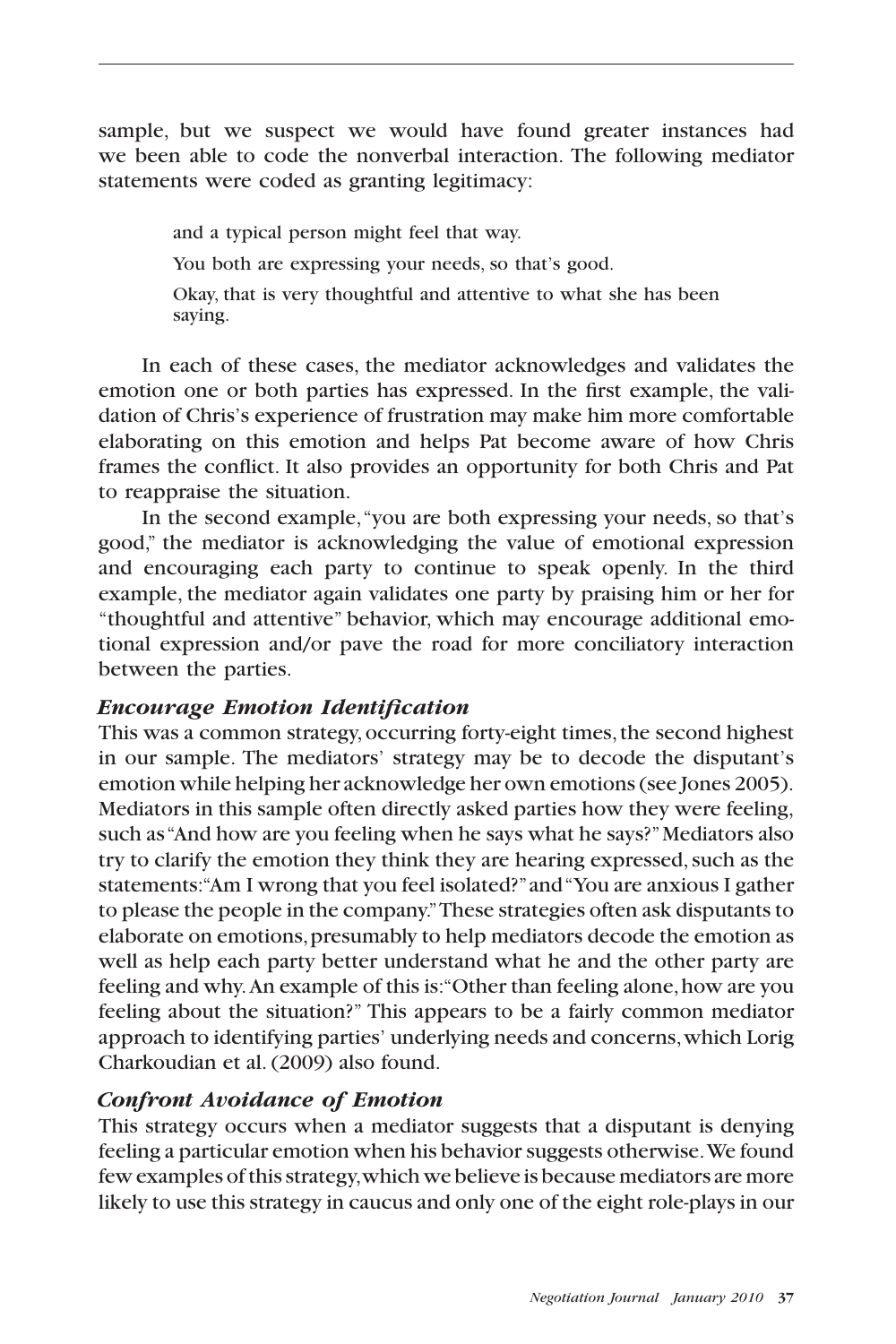sample used a caucus strategy. In fact, the two instances we found did occur in caucus. The examples of statements indicating this strategy are:

> Cause you still said that you have this apprehension about losing face, and not being respected by your fellow employees, or supervisors or whoever else?

> That being said, is there anything that you want to tell me in private that you aren't comfortable talking about in front of Chris?

In each of these examples the mediator appears to suspect the party feels something he or she is reluctant to express, either to the mediator, the other party, or both. We believe this is an important strategy for helping disputants express emotion and identify underlying concerns, particularly in the workplace where norms often lead to emotion suppression (Cloke and Goldsmith 2000; Fineman 2003). While this can be a powerful and enlightening strategy when it is successful, mediators should be cautious about a party's comfort in admitting emotions he has not identified himself. If it backfires, it could make him feel embarrassed or defensive, especially if it is an identity-based emotion (see below) or is in conflict with what he has learned about the appropriate experience and expression of a particular emotion (i.e., a meta emotion; see Gottman 1994, for a thorough description).

#### *Paraphrase Emotion*

This was the most commonly used emotion-eliciting strategy and occurred sixty-six times in our study. The following examples illustrate how this use of paraphrasing specifically focuses on emotion.

"So she was really helpful, but now you are feeling cut off." Acknowledging that the party feels "cut off" may suggest fear of losing a valuable resource and/or a threat to the relationship between the parties. It may also signify anger toward the other person if the sever is seen as intentional.

A second example:"She was answering all your questions and now you feel self-conscious about it." Self-conscious emotions are inherently identity based (Lewis 1993). Embarrassment is a "softer" form of shame in which a person blames herself for the actions or events that led her to experience a particularly distressing emotion. This can be a powerful revelation for all parties involved because it suggests that in order to "transform" this emotion (e.g., feel better) the party must reappraise the situation in terms of self-efficacy (e.g., by recognizing her own actions are not to blame, thus reducing the embarrassment). Such self-disclosures should be handled with sensitivity because they can make a person feel vulnerable. Such revelations can elicit empathy from the other party and bring the parties closer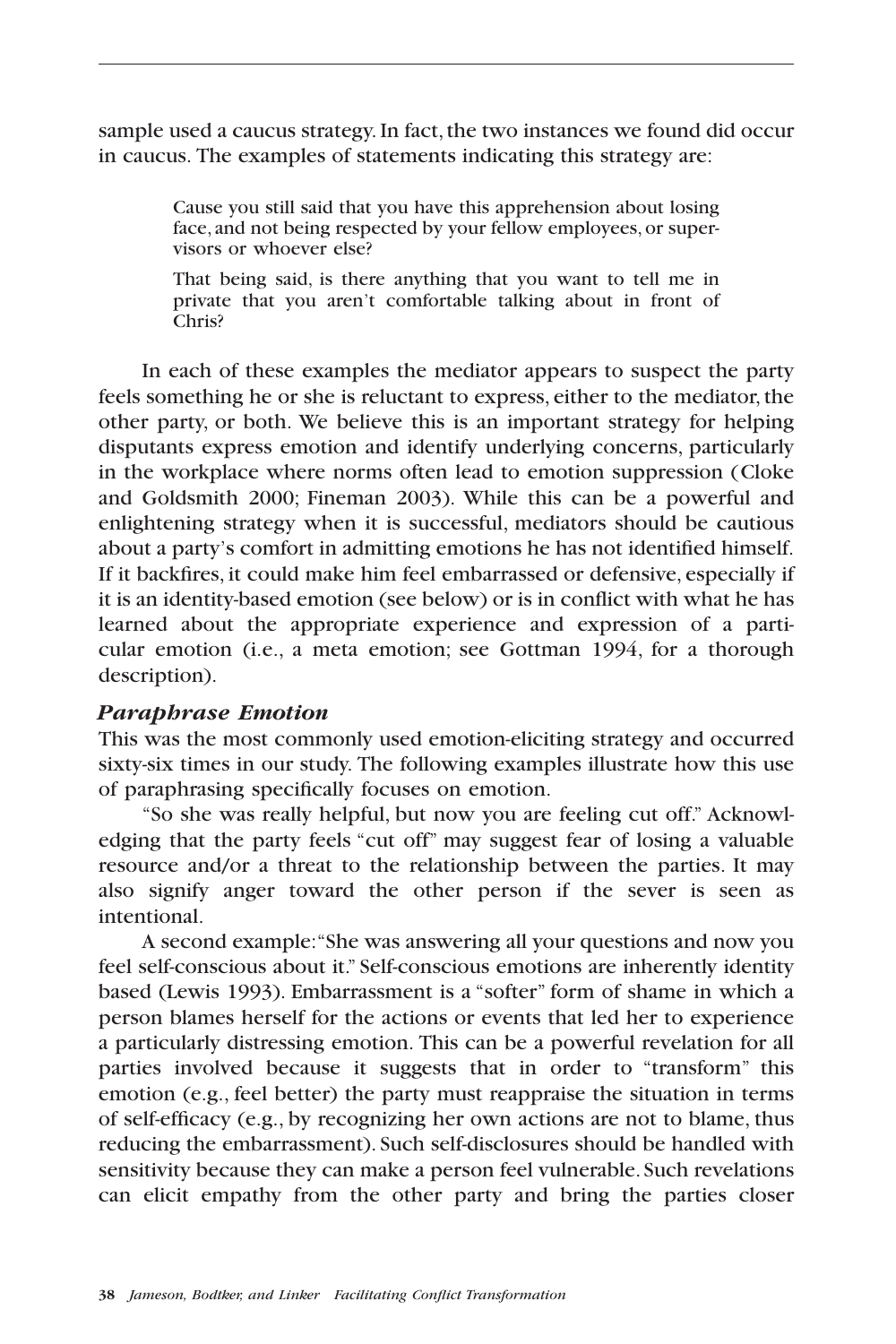together, but they can also be used as "leverage" in the power relationship between the parties.

Another statement that indicates a paraphrasing strategy was "I'm hearing that you've got some frustration, or some discomfort in the way the relationship has proceeded after the initial period." Frustration is a mild form of anger and/or fear and discomfort suggests fear. In this case, these emotions seemed to be specifically directed at the relationship between the parties. Further exploration of this emotion may reveal whether the party blames the other party, himself, or the situation and provides the opportunity to focus on the parties' continued relationship.

In each of these examples, the mediator sought to reveal the party's emotions, rather than focusing exclusively on the factual circumstances of the conflict. This strategy can enhance understanding of how the parties have framed the conflict and identify the underlying needs that must be addressed to reach agreement. (This also supports the finding of Charkoudian et al. 2009 that paraphrasing emotion was a common strategy across mediation types.)

#### *Encourage Emotional Perspective Taking*

This was the third most common emotion-eliciting strategy we found in our sample, although it occurred infrequently with only fifteen statements falling into this category. While each of the strategies described previously can facilitate emotional perspective taking, with these statements the mediator intentionally directed one party to consider the situation from the other's point of view. For example:

> Do you feel that you heard what he said, that he felt your demand was so great that you were interfering with what he had to do?

> But are you hearing that Chris has some additional pressures particularly looking at this new position?

> Can you understand that Pat's feeling a little bit differently about that?

Along with "confront avoidance of emotion," this is probably the most difficult strategy available to mediators to elicit emotional awareness and emotional understanding. Both are directive and some mediation theorists have specifically warned against these approaches (e.g., Bush and Folger 1994). It may be possible that mediators shy away from such a direct approach for fear of making a party feel coerced or manipulated. It could lead to an insincere agreement if a party has felt bullied, or it could generate distrust if, for example, one party feels that the other party did not acknowledge him of his own accord, but was forced into it by the mediator. That said, in the mediations we examined, this technique seems to have yielded positive results.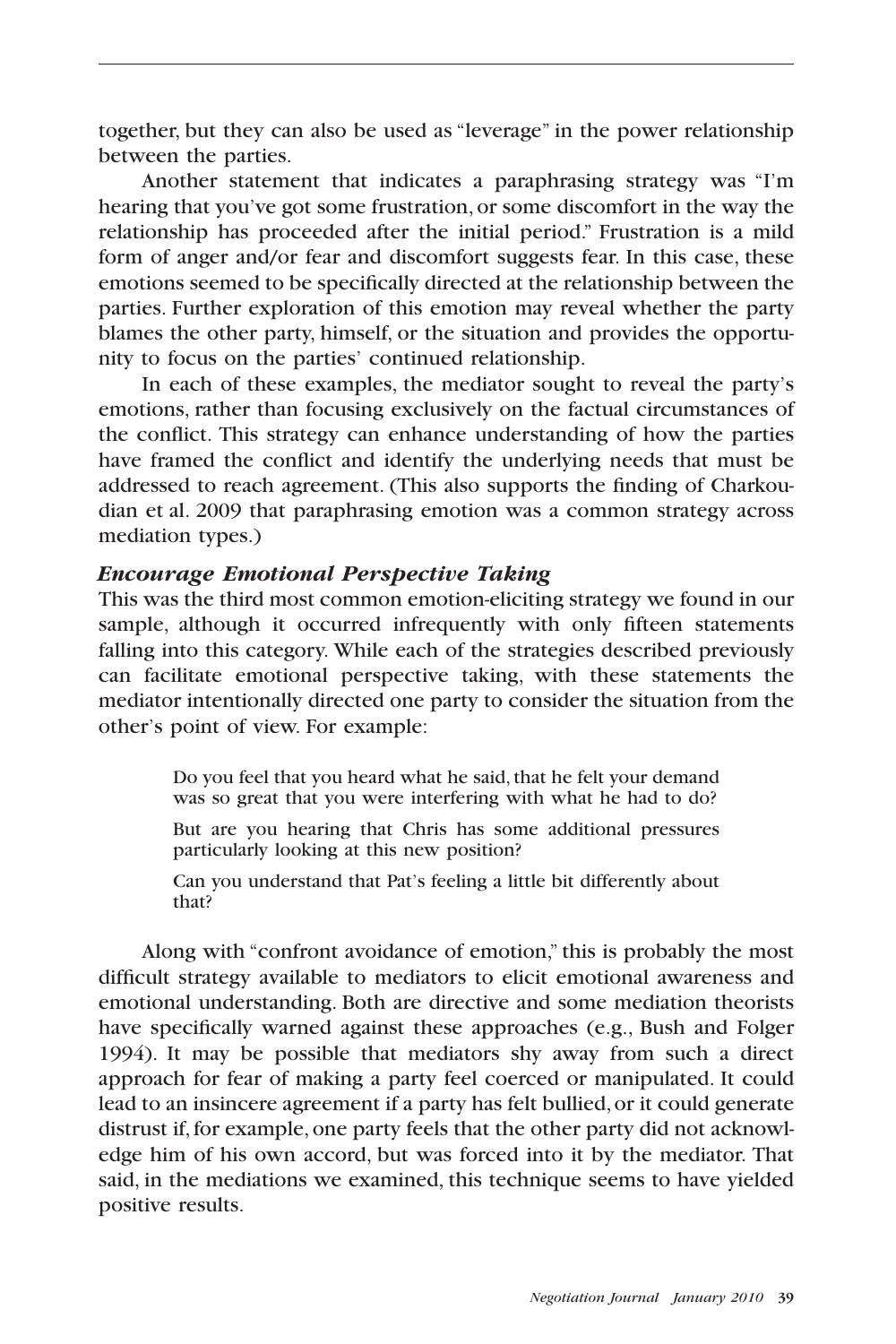#### **Discussion**

Mediation is an ADR method that has the potential to transform relationships and we have argued that understanding and addressing underlying emotions is a necessary component in achieving conflict transformation. Because previous scholars have suggested that mediators need more training in dealing with emotion as part of the mediation process (Schreier 2002; Jones 2005), our primary goal was to identify specific communication strategies mediators use to elicit the discussion and exploration of disputants' emotions during the mediation process. Our assumption is that this is a necessary first step in developing and implementing an emotionfocused training component for new and experienced mediators. We identified five emotion-eliciting strategies used by mediators in a role-play scenario and suggest that these strategies — grant legitimacy, encourage emotion identification, confront avoidance of emotion, paraphrase emotion, and encourage emotional perspective taking, have practical implications for mediation training.

As we read through the transcripts, we noted that some of the most interesting outcomes of these strategies occurred when they were used in concert: the mediator began with encouraging emotion identification to get the discussion started; moved to paraphrasing, perhaps to make sure the emotion was correctly identified; and then encouraged emotional perspective taking to make sure both parties understood the emotion being described. The following excerpt from a mediation in which the mediator played particular attention to emotion provides an example of this process. We have annotated this excerpt (annotations are in brackets) to illustrate how the mediator strategies were coded and what we identify as a possible interpretation of the impact on the disputants:

- Mediator: *Again, I don't want to read too much into this, but the way you phrased it then, you relayed it that somebody else might look at it as a stupid question.* [Encouraging emotion identification; we could also argue that this is helping Pat confront an emotion she is denying,which was her embarrassment at feeling stupid.]
- Pat: *Right.* [Confirms the correct identification of Pat's emotions of embarrassment and discomfort about her incompetence.]
- Mediator: *And, I'm probably going too far to use that word, but did you don't want to appear to be at all incompetent.You want your other coworkers to regard you as someone who can do the job. But, that Chris up to this point has been a safe place to go when you had to address something that you thought maybe you shouldn't have, but you didn't know, and so he's been the one that you looked to as a safe place to get that information.* [Paraphrasing Pat's emotion: appreciation of Chris' previous assistance.]
- Pat: *Yes.* [Confirms decoding of her own emotion.]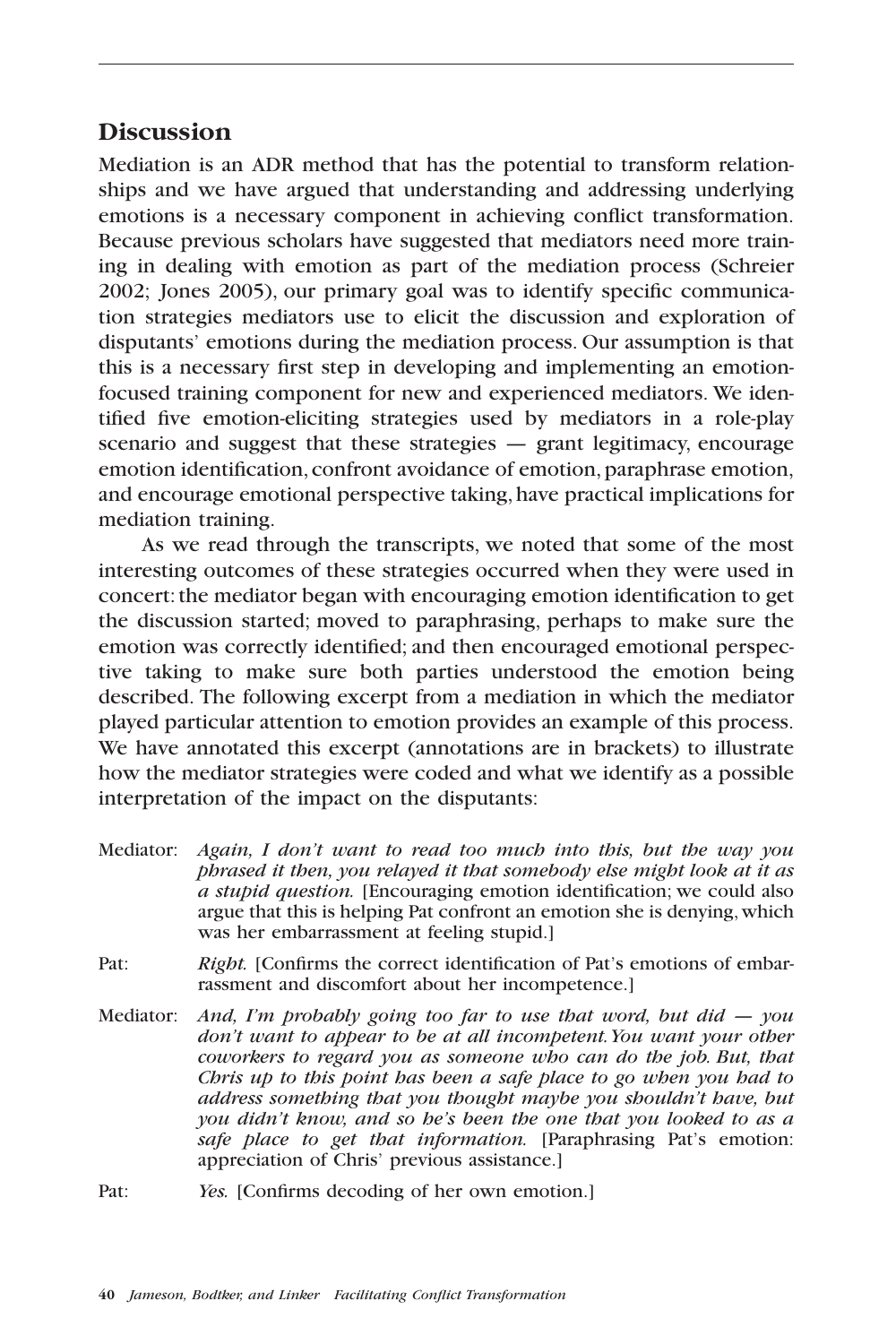- Mediator: *Okay. At this point I'm going to kind of change your thinking a little bit, and I want to ask you, Pat, how do you understand Chris's point of view here? I'm hearing Chris saying he's got a problem. How do you understand that problem?What do you understand that problem to be?* [Encouraging emotional perspective taking.]
- Pat: . . . *that he has a home that he just bought and he's trying to finance that, and he's trying to also get a promotion in the company. And that I'm a burden on his time at his job.* [Pat begins to acknowledge her emotional impact on Chris, here, although it is clearly directed by the mediator. This may also be an example of getting Pat to see the situation differently in order to reappraise her own emotions (Jones 2005).]
- Mediator: *Okay, just to let you a little bit off the hook, there's some demands on his time, and that you're one of those demands, and that it's a distraction, or a detraction I guess from his focus and devotion to other tasks* [Note here that the mediator uses the"grant legitimacy"strategy to acknowledge Pat's feelings of being a burden while helping her reframe it in a less negative way]. *Again, is that the way you understand it? And, the same question for you, Chris? Are you understanding Pat's point of view here? How do you understand her problem?* [Encouraging emotional perspective-taking from Chris.]
- Chris: *I understand that she is coming in as a new employee and she has a child to support and is most concerned about supporting her and her child, and also is concerned about the fact that she is — this is a new type of area to work in for her, and that I was a good source of information for her from the beginning.But she's had to be dependent on me to get that informational need met. And that she doesn't — there was a comfort for her to be able to do that.And for her to have to go to other people, [inaudible] a comfort more than is myself. So having to get those questions answered would almost in a way jeopardize her stability in the company or her knowledge or expertise, her chance to build herself in that.* [While we find Chris's response somewhat difficult to interpret, he clearly seems to be seeing the situation from Pat's perspective, acknowledging the personal challenges she faces as well as how difficult it is for her to approach other coworkers with her questions because she wants to make a good impression.]

This role play resulted in one of the most comprehensive written agreements, which included two specific statements of respect:"Chris and Pat both agree to understand the demands on each other's time and respect each other's needs" and "Both Pat and Chris state they respect the job the other is doing." Their agreement included the more typical instrumental support they would provide each other, such as Chris introducing Pat to others in the office. While some of this can be attributed to the mediator's style, the two statements of respect were generated by the parties and were not typical of the final agreements in our sample. This supports our argument that an effort to elicit emotion helped transform the parties' relationship and also encouraged them to formally acknowledge each other's interests and concerns.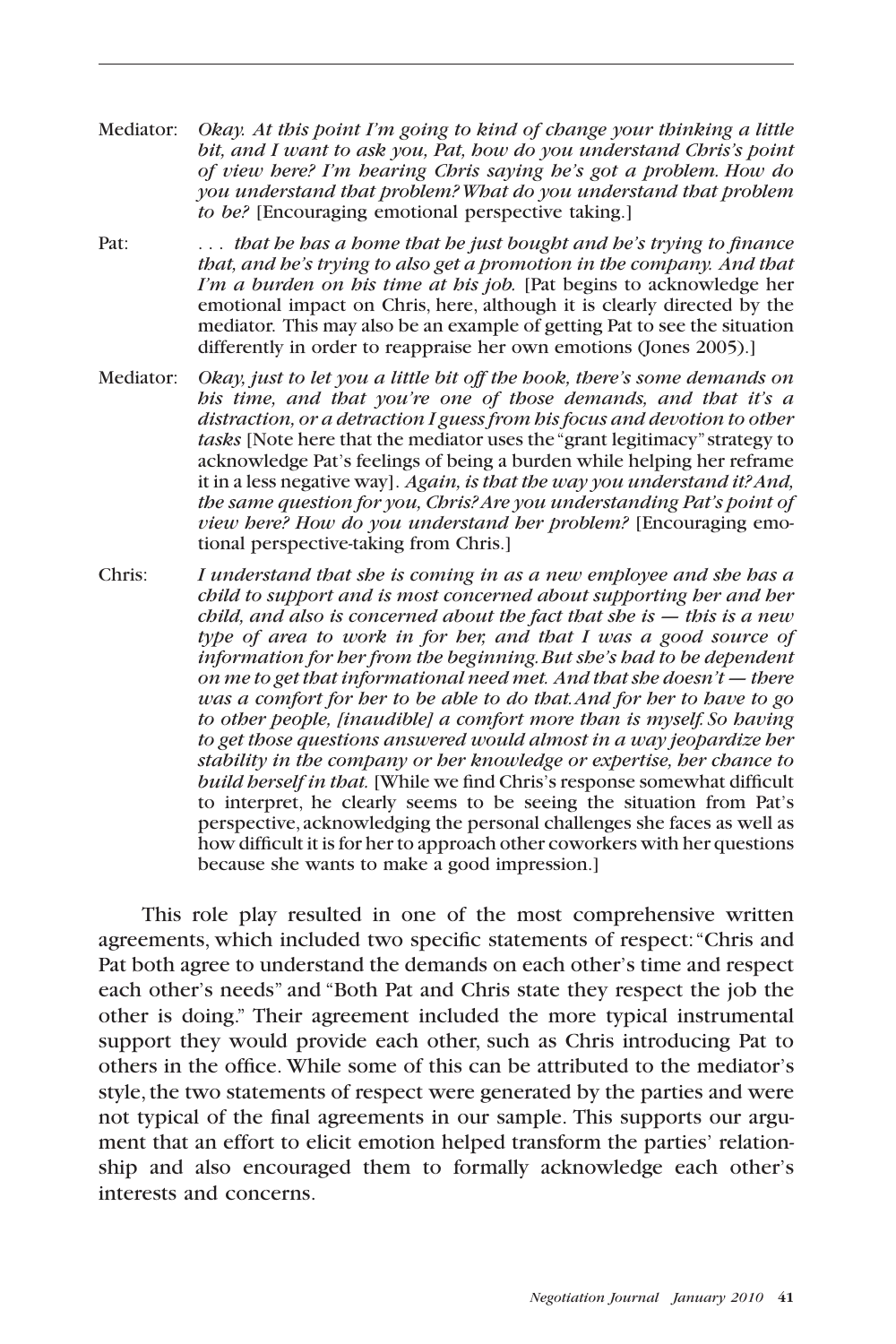While the previous mediation lasted two hours, the next excerpt comes from an emotion-neutral mediation that was completed in twenty-five minutes. The following exchange occurred near the end of the session and illustrates the potential impact, as well the complexity of, emotional communication:

- Mediator: *Yeah, that's a good point,* [to Chris] *does that sound good to you?* [Chris agrees] *So agree to revisit in two months. And you can determine that, if needed, it is not required. If either party requests. All right.Anything else you need to feel good about this?* [The last line is an example of encouraging emotion identification by attending to how Chris "feels" about the agreement.]
- Pat: *Yes, I want to apologize to Chris for invading her space. I didn't realize the pressure I was putting on her to answer my questions, I didn't mean to be a time consumption.* [This is a good example of recognition and transformation because Pat takes responsibility for part of the conflict and offers an apology.]
- Mediator: *Okay, that is very thoughtful and attentive to what she has been saying.* [To Chris] *I presume you are willing to accept an apology?* [Here is an example of granting legitimacy and both validating and showing appreciation for Pat's apology. Presumably this would help Chris to accept the apology if she were not initially inclined to do so.]

This mediation was much shorter in length than the one excerpted earlier and produced an agreement with only four items (half as many as the previous agreement). This agreement included Pat's statement of apology as well as a statement that both parties would "respect the deadlines of the other." The other two items were specific instrumental details. While the second mediation was arguably effective and more efficient, we do not see the same level of recognition occurring in this example as we saw in the previously excerpted mediation in which the mediator spent more time exploring emotion throughout the process. We cannot, however, be certain whether the apology voiced in the first example reflects sincere recognition or was a strategic maneuver on the part of a lower-power party to ingratiate herself with a higher–status colleague. Text analysis cannot provide us with clues as to the speaker's motive in this example, and a compelling follow-up question would explore the long-term impact on the conflict when the emotional expression is strategic rather than "genuine." While this study cannot answer that question, it underscores the complexity of the role of emotion and emotional communication in mediation.

#### *Limitations and Implications*

Readers may wonder whether authentic emotion is possible in a role-played scenario, particularly because the participants in this scenario faced no real outcomes — we did not simulate the existence of a future relationship between role-play participants or fabricate a payoff structure, which is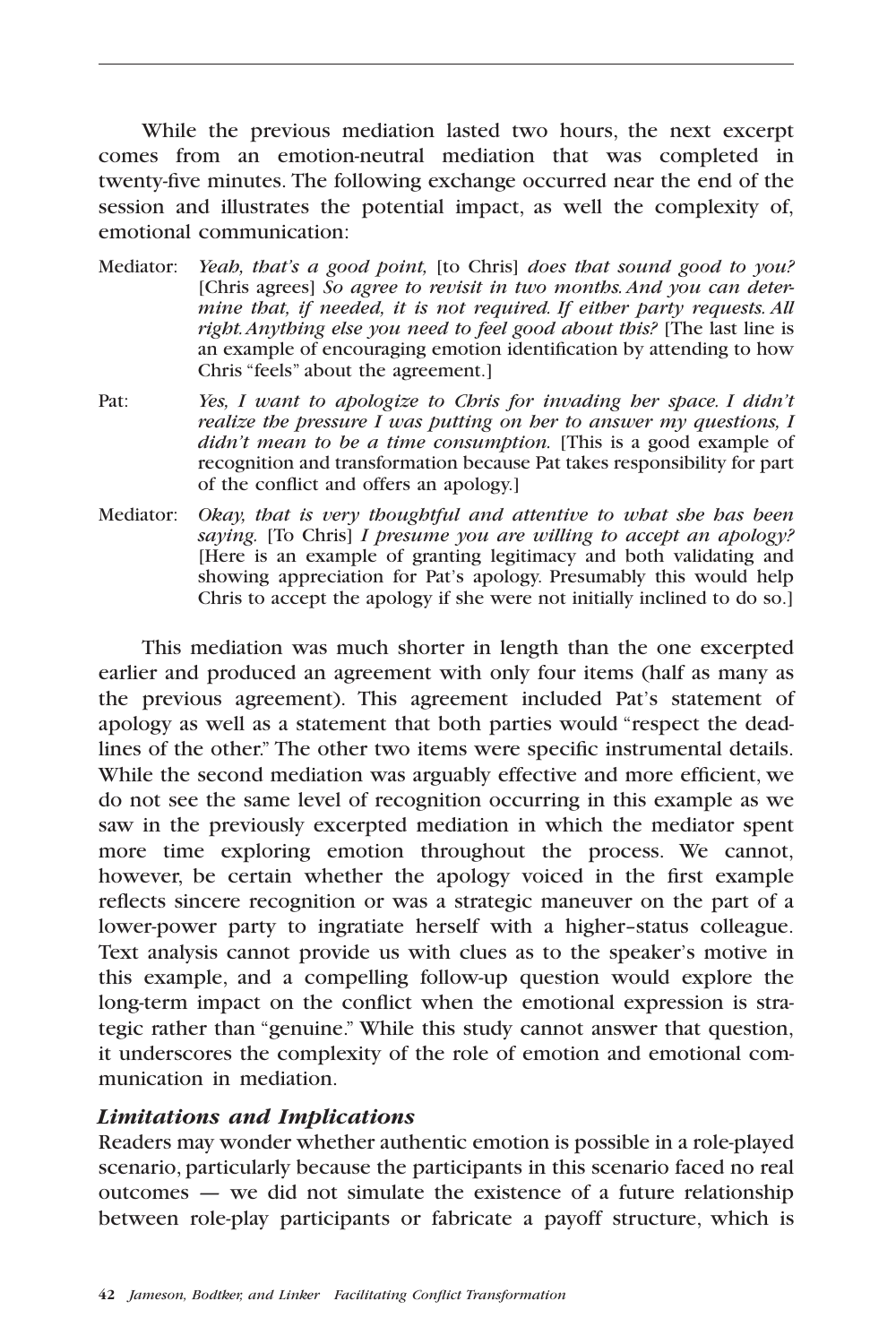often used in simulations to enhance participants' sense that they have a stake in the outcome. While access to actual mediation sessions would be ideal, we confronted at least two major obstacles to getting these data: because mediation is confidential, most mediation environments would not allow for audio or video recording, which was needed for the fine-grained text analysis we wanted to do, and we wanted to access a specific type of conflict in which the parties will have a future relationship and thus are most in need of transformation. Finally, even if we had access to actual workplace mediations, it seems likely that the presence of a recording device would have had some impact on disputants' willingness to engage in the very phenomenon of interest: communication and expression of emotion. For all these reasons, the role-play seemed the most useful method for our purposes.

We believe that participants expressed some real emotions during this role-play. First, this role-play scenario was based on a situation that many students are familiar with  $-$  a coworker who is perceived as not doing his or her share and as overreliant on another worker. Any student who has participated in group projects is likely to have experienced one side or the other of this scenario. Furthermore, on more than one occasion disputants were brought to tears, either because they felt ashamed in their role or because they felt relief or happiness at the end. When we debriefed the participants many of them shared the emotions they were experiencing throughout the role play, and they expressed their surprise that they felt this way even though they knew the situation was not "real."

Aside from the limitations inherent in role-plays, working with emotion presents its own challenges. As noted earlier, one is the difficulty in determining if an expressed emotion is authentic. In the second excerpt above, for example, it is possible that Pat's apology was strategic. In the role-play scenario, Pat is concerned about his/her three-month evaluation and it is clearly in his/her best interests to get Chris on his/her "good side." While this mediation appeared to end well, we have no way of knowing how Chris interpreted Pat's apology. We caution mediators to be aware of the strategic use of emotion and its potential to undermine the effectiveness of the process and resulting agreement.

Another limitation of the text analysis method is that it did not allow us to confirm our interpretations of the mediation sessions with our participants. The best we can do here is share the emotion-eliciting strategies used by mediators and suggest possible implications of those strategies for the mediation process.

A final comment involves individual differences in mediators' styles and the mediator's ability to effectively elicit emotion in mediation. Mediator #026 and Mediator #025 were both placed in the emotion-positive group and were thus both specifically instructed to use emotion-eliciting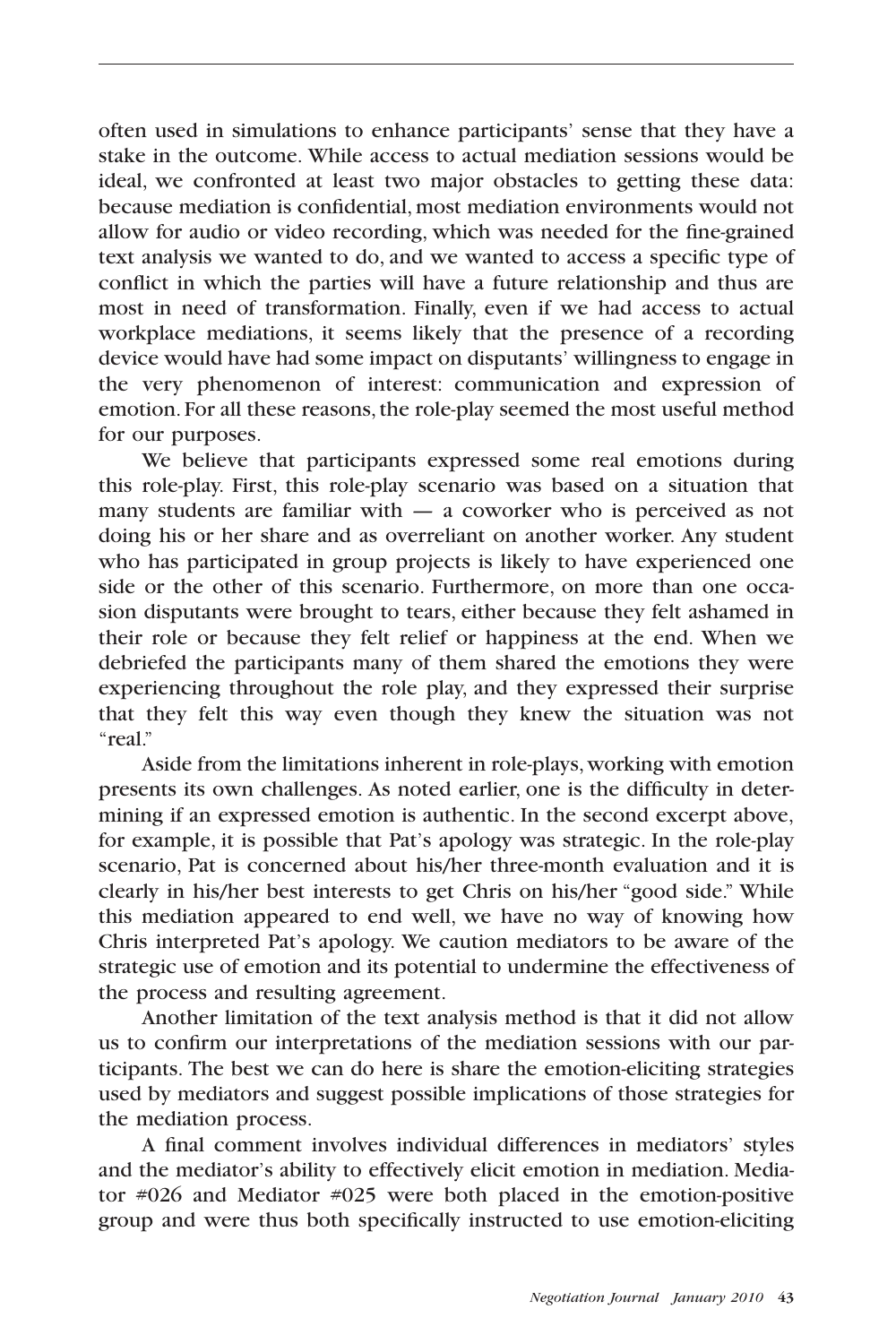strategies. Mediator #026 used sixty-three emotion-eliciting strategies, which was significantly more than any of the others, while Mediator #025 used only seven. Two of the mediators in the emotion-neutral condition,  $\text{\#}022$  with thirteen and  $\text{\#}203$  with nine, used more emotion-eliciting strategies than did Mediator  $\#025$ . This suggests that exploring emotion comes more naturally to some mediators and supports the finding of Charkoudian et al. (2009) that at least two of the emotion-eliciting strategies we found seem to be established as common mediator strategies (encourage emotion identification and paraphrase emotion).

#### *Implications for Theory*

Clearly we would advocate for more theoretical work exploring the role of emotion in mediation and conflict transformation. While we are encouraged by the work being done on negotiation and emotion, much of this work is still focused on how emotions affect negotiation results, with practical implications for the strategic expression or suppression of various emotions (see Li, Tost, and Wade-Benzoni 2007; Steinel, Van Kleef, and Harinck 2008 for reviews). One recent exception is the work of Roger Fisher and Daniel Shapiro (2005), who have explicitly developed the link between attending to emotion and negotiation. They have suggested that reaching mutual agreement is possible when negotiators attend to five emotionally charged "core concerns" that motivate conflict: appreciation, affiliation, autonomy, status, and role. Note that appreciation and autonomy in particular seem to parallel Bush and Folger's (1994, 2005) discussion of recognition and empowerment, although recognition might address any of these five core concerns as long as one party acknowledges its role in the conflict. Attention to these core concerns could have implications for mediators and thus represent a fruitful area for additional theoretical and practical work.

We would also like to further explore the link between conflict transformation in the workplace and improved social capital. Just as Barbara Gayle and Raymond Preiss (1998) found that recollections of previous conflict interactions influence further interaction, we contend that a focus on transformation will have a positive impact on future interactions and further relationships. This is consistent with the finding of Ray Friedman et al. (2000) that employees create their workplace climate through how they engage in conflict interaction. When employees engage in more cooperative behaviors, they feel more positively about the workplace and are more likely to be satisfied and collaborative in general.

Our example of the apology also highlights the need to examine the role of respect and trust in how disputants interpret each other's emotional communication. As Jones (2005) has suggested, mediators may need to do more than bring the emotion to the surface; they need to help parties appraise and reappraise the emotion — or see the emotion in a different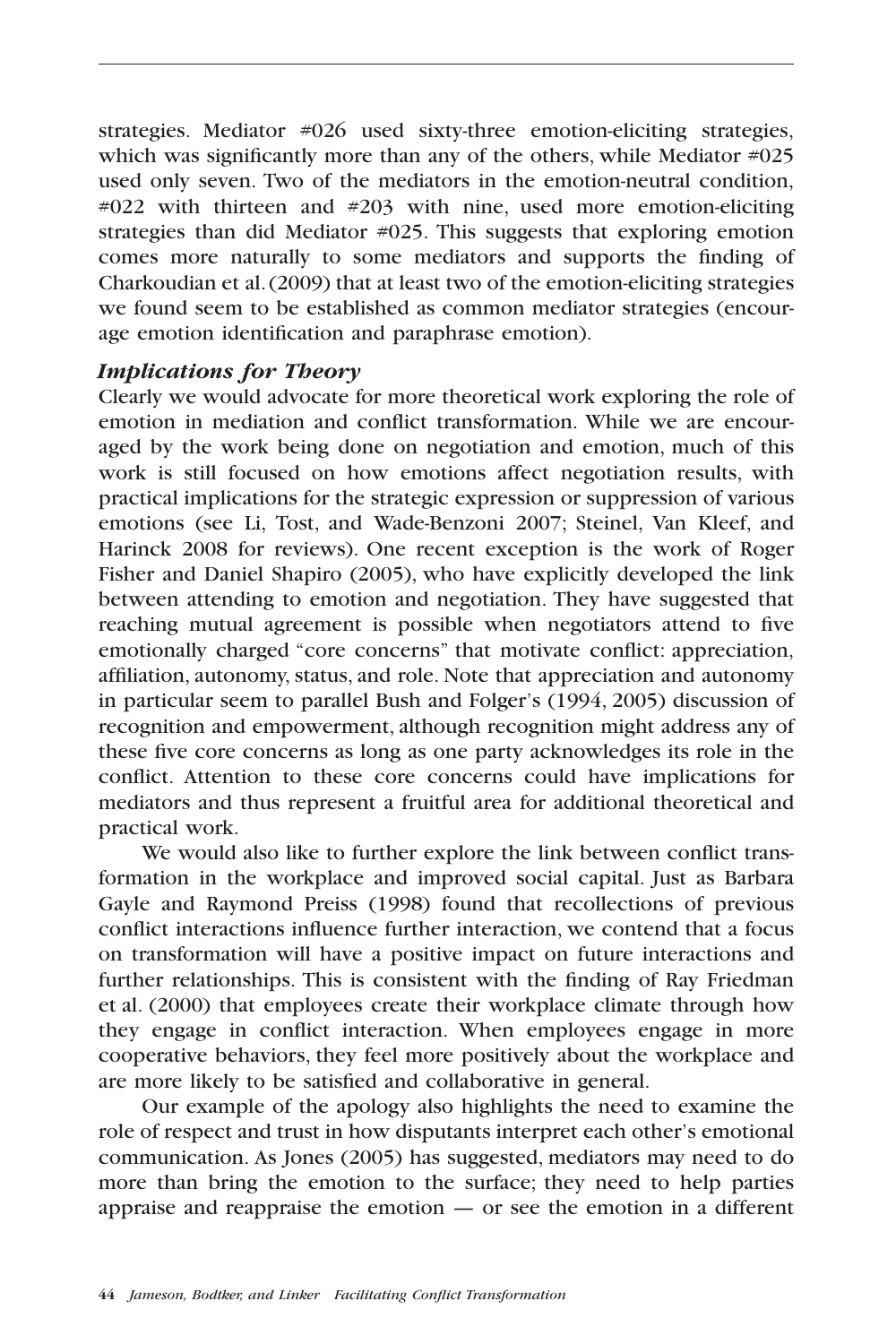way, perhaps by removing blame from the other party  $-$  in order to achieve conflict transformation. The role of the mediator in facilitating or restoring respect and/or trust is therefore another important avenue for further theoretical examination.

#### *Implications for Practice*

Mediation is often referred to as more of an art than a science, and experienced mediators will admit that much of what they do is guided as much by intuition as by training. But one of the difficulties new mediators face is knowing which questions will lead disputants to identify and discuss their underlying concerns and interests. This is particularly difficult when disputants seek to "save face" and make a good impression with other organizational members with whom they are in conflict. While we have seen the benefit of a transformative and emotion-focused approach in our mediation practice, we have also found ourselves at a loss for words in the midst of a difficult mediation session. A main goal of this study was to identify specific questions that mediators can ask to elicit emotion and turn difficult mediations into more productive sessions, hopefully with transformative outcomes. While some of the strategies we identified are adaptations of typical mediator strategies such as legitimizing and paraphrasing, we have also identified new strategies, such as confronting emotion avoidance. A closer examination of these and other strategies could be used to develop training for mediators in how to address emotion. For now, we make the following recommendations for mediator training in emotion:

- 1. Discuss the centrality of emotion in parties' orientation to the conflict. Mediators must understand that emotion provides clues to underlying interests and accept that the communication of emotion is a facilitator for rather than a barrier to effective communication and conflict transformation.
- 2. Recognize that addressing emotion is not the same as having parties focus on the past. While the events that brought about the conflict may be in the past, the emotion parties are experiencing is in the present, and parties must reappraise the situation, or see it differently, in order to change any negative emotions they are feeling and lead to more positive future interaction.
- 3. Adapt existing mediator strategies, such as paraphrasing and perspective taking, to include discussion of emotions parties are experiencing as well as their perceptions of events.
- 4. Learn to use additional strategies that create a climate conducive to the discussion of emotion. Two that we have discovered are granting legitimacy, to validate parties' emotional experience, and encouraging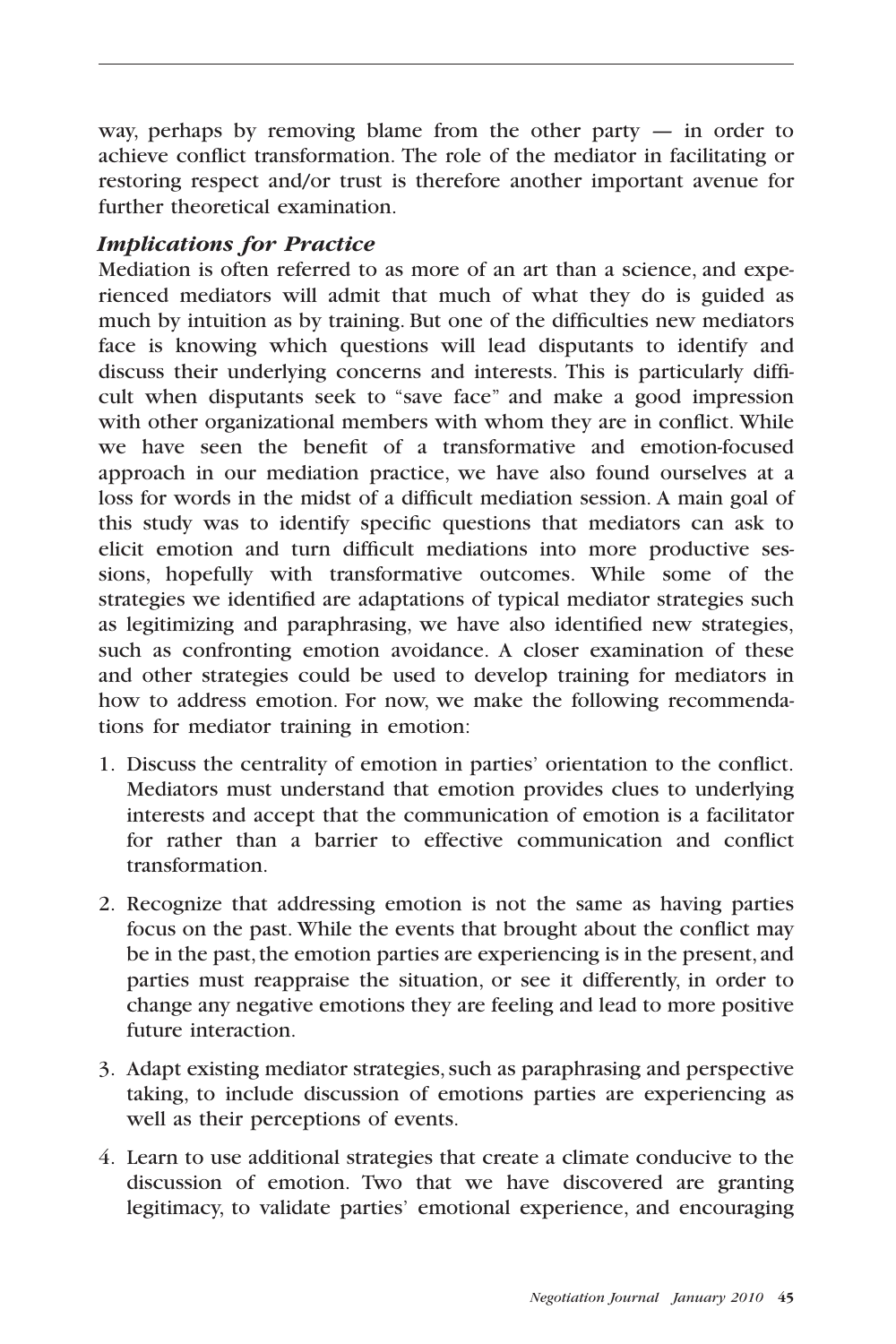emotional identification, to help one or both parties better understand the source of the conflict.

- 5. Use a variety of emotion-eliciting strategies in concert. While there is no "magic bullet" that will ensure transformative outcomes, we found that some of the best examples of recognition occurred when mediators started by getting parties to identify their emotions, validated the parties by acknowledging their emotions, paraphrased each party's emotional experience to help both parties better understand it, and finally, either directly or indirectly, encouraged the parties to engage in emotional perspective taking to allow each party to hear that the other understood them and how they were feeling about the conflict.
- 6. Use the caucus to explore emotions. This may be particularly important when there is a power imbalance and one party is more vulnerable; one or both parties are particularly reticent about sharing their emotions; the mediator suspects one party feels shame or guilt, which could exacerbate power imbalances; and/or the mediator questions the authenticity of expressed emotion.

## **Conclusion**

We have demonstrated a connection between encouraging emotional communication and identifying underlying interests, which has the potential to lead to conflict transformation. This study improves our understanding of how mediators attend to parties' emotions in the mediation session. To continue this research,we plan to examine additional transcripts to validate the strategies we found and uncover new ones. We also hope to get access to naturalistic mediations, where we can use postmediation evaluations to explore the strategies mediators use and compare mediator satisfaction with the parties' evaluations of procedural justice, satisfaction with the mediator, and perceptions of final agreements. We also hope to interview mediators about how they confront emotion and talk to them about the strategies we found and whether they use them (and/or others) in practice. With greater tools and strategies for addressing the emotions mediators inevitably confront in a mediation, we believe training in the communication of emotion can improve the chances that mediation will achieve its transformative potential.

#### **REFERENCES**

Bodtker, A. M. and J. K. Jameson. 1997. Mediation as mutual influence: Re-examining the use of framing and reframing. *Mediation Quarterly* 14: 237–249.

 $---$  and  $---$  2001. Emotion in conflict formation and its transformation: Application to organizational conflict management. *International Journal of Conflict Management* 12(3): 259–275.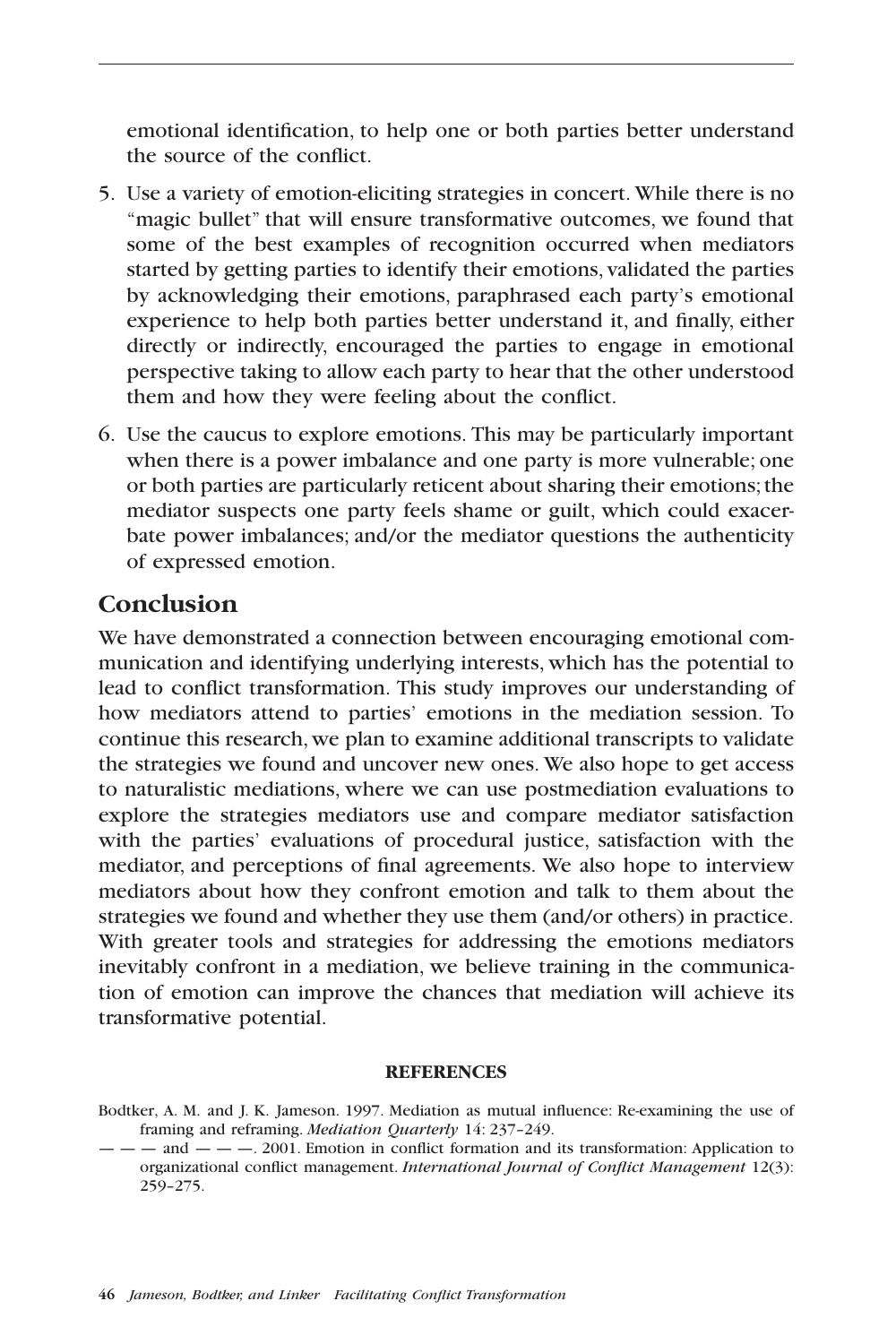- Breckler, S. J. and E. C. Wiggins. 1992. On defining attitude and attitude theory: Once more with feeling. In *Attitude structure and function*, edited by A. R. Pratkanis, S. J. Breckler, and A. C. Greenwald. Hillsdale, NJ: Erlbaum.
- Burleson, B. and D. Goldsmith. 1998. How the comforting process works: Alleviating emotional distress through conversationally induced reappraisals. In *Handbook of communication and emotion: Research, theory, application and contexts*, edited by P. A. Anderson and L. K. Guerrero. San Diego, CA: Academic Press.
- Bush, R. A. B. and J. P. Folger. 1994. *The promise of mediation: Responding to conflict through empowerment and recognition*. San Francisco, CA: Jossey-Bass.
- — and — —. 2005. *The promise of mediation: The transformative approach to conflict,* rev. edn. San Francisco, CA: Jossey-Bass.
- Charkoudian, L., C. De Ritis, R. Buck, and C. L. Wilson. 2009. Mediation by any other name would smell as sweet—or would it? The struggle to define mediation and its various approaches. *Conflict Resolution Quarterly* 26(3): 293–316.
- Cloke, K. and J. Goldsmith. 2000. *Resolving conflicts at work*. San Francisco, CA: Jossey-Bass.

Fineman, S. 2003. *Understanding emotion at work*. Thousand Oaks, CA: Sage.

- Fisher, R. and D. Shapiro. 2005.*Beyond reason: Using emotions as you negotiate*. New York: Viking Press.
- Friedman, R. A., S. A. Tidd, S. C. Currall, and J. C. Tsai. 2000. What goes around comes around: The impact of personal conflict style on work conflict and stress. *International Journal of Conflict Management* 11: 32–55.
- Galtung, J. 1996. *Peace by peaceful means: Peace and conflict development and civilization*. Thousand Oaks, CA: Sage.
- Gayle, B. M. and R. W. Preiss. 1998. Assessing emotionality in organizational conflicts. *Management Communication Quarterly* 12: 280–302.
- Geisler, C. 2004. *Analyzing streams of language: Twelve steps to the systematic coding of text, talk, and other verbal data*. New York: Pearson Longman.
- Gottman, J. M. 1994. *What predicts divorce? The relationship between marital processes and marital outcomes*. Hillsdale, NJ: Lawrence Erlbaum.
- Jameson, J. K. 1999. Toward a comprehensive model for the assessment and management of intraorganizational conflict. Unpublished doctoral dissertation, Department of Communication Sciences, Temple University, Philadelphia, PA.
- Jameson, J. K., A. M. Bodtker, and T. S. Jones. 2006. Like talking to a brick wall: Implications of emotion metaphors for mediation practice. *Negotiation Journal* 22(2): 199–207.
- Jameson, J. K., A. M. Bodtker, D. Porch, and W. Jordan. Forthcoming. Exploring the role of emotion in conflict transformation. *Conflict Resolution Quarterly*.
- Jones, T. S. 2000. Emotional communication in conflict: Essence and impact. In *The language of conflict and resolution*, edited by W. Eadie and P. Nelson. Thousand Oaks, CA: Sage.
- — —. 2005. Emotion in mediation: Implications, applications, opportunities and challenges. In *Blackwell handbook of mediation: Theory and practice*, edited by M. Herrman. New York: Blackwell.
- Jones, T. S. and A. M. Bodtker. 2001. Mediating with heart in mind: Addressing emotion in mediation practice. *Negotiation Journal* 17: 207–244.
- Kennedy-Moore, E. and J. C. Watson. 1999. *Expressing emotion: Myths, realities, and therapeutic strategies*. New York: Guilford Press.
- Lazarus, R. S. 1991. *Emotion and adaptation*. New York: Oxford University Press.
- Lewis, M. 1993. Self-conscious emotions: Embarrassment, pride, shame, and guilt. In *Handbook of emotions*, edited by M. Lewis and J. M. Haviland. New York: Guilford Press.
- Lewis, M. and J. M. Haviland (eds). 1993. *Handbook of emotions*. New York: Guilford Press.
- Li, M., L. P. Tost, and K. Wade-Benzoni. 2007. The dynamic interaction of context and negotiator effects: A review and commentary on current and emerging areas in negotiation. *International Journal of Conflict Management* 18: 222–259.
- Mayer, B. S. 2004. *Beyond neutrality: Confronting the crisis in conflict resolution*. San Francisco, CA: Jossey-Bass.
- Northrup, T. A. 1989. The dynamic of identity in personal and social conflict. In *Intractable conflicts and their transformation*, edited by L. Kriesberg, T. A. Northrup, and S. J. Thorson. Syracuse, NY: Syracuse University Press.
- Poitras, J. 2007. The paradox of accepting one's share of responsibility in mediation. *Negotiation Journal* 23: 267–282.